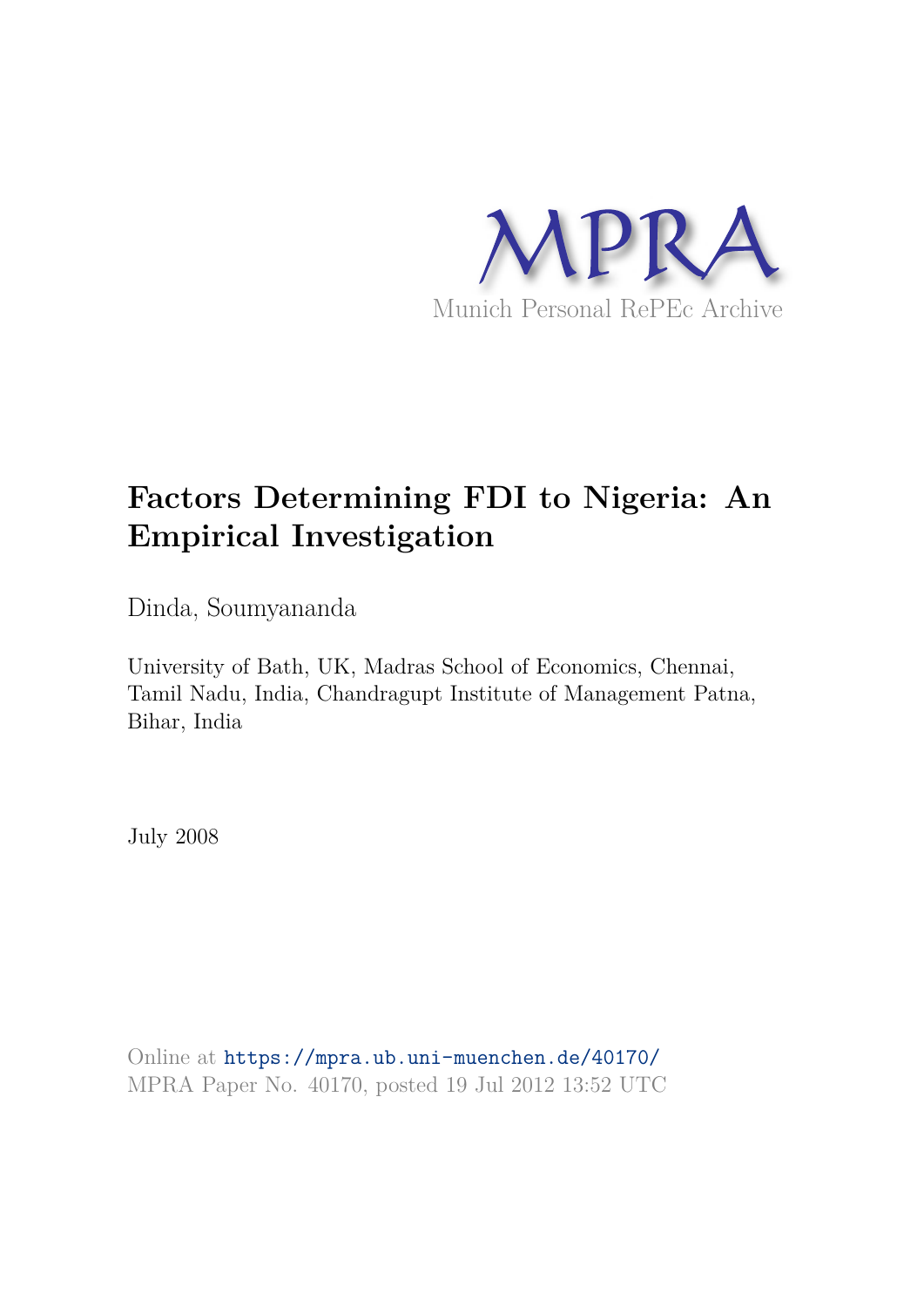## **Factors Determining FDI to Nigeria: An Empirical Investigation ♠**

Soumyananda Dinda

Chandragupt Institute of Management Patna (CIMP), Patna -1, Bihar, India

2010

#### Abstract

This study empirically investigates the determinants of foreign direct investment (FDI) to Nigeria during 1970-2006. This study suggests that the endowment of natural resources, trade intensity, macroeconomic risk factors like inflation and exchange rates are significant determinants of FDI flow to Nigeria. The findings also suggest that in long run market size is not the significant factor for attracting FDI to Nigeria, it contradicts the existing literature. Our results indicate that FDI flow to Nigeria is resource-seeking FDI. Results also suggest that trading partner like the UK in North-South (N - S) and China in South-South (S - S) trade relation have strong influence on Nigeria's natural resource outflow.

**Key Words**: FDI, Natural resource export, exchange rate, openness, inflation rate,

North-South and South-South trade, VECM.

**JEL** *Classification Number*:  $C_{13}$ ,  $C_{22}$ ,  $F_{18}$ ,  $Q_{32}$ ,  $O_{13}$ ,  $O_{55}$ ,

 $\triangleq$ I am grateful to participants at the UN WIDER workshop 2008, Johannesburg, 10<sup>th</sup> GDN Conference 2009 and faculty members of Economics and Management Department, Pretoria University for their valuable comments and helpful suggestion on earlier drafts.

.........

Address for correspondence: Chandragupt Institute of management Patna (CIMP), P. R. Hindi Bhawan, Chhajjubagh, Patna -800001, Bihar, India. Email: [sdinda2000@yahoo.co.in](mailto:sdinda2000@yahoo.co.in), s\_dinda@hotmail.com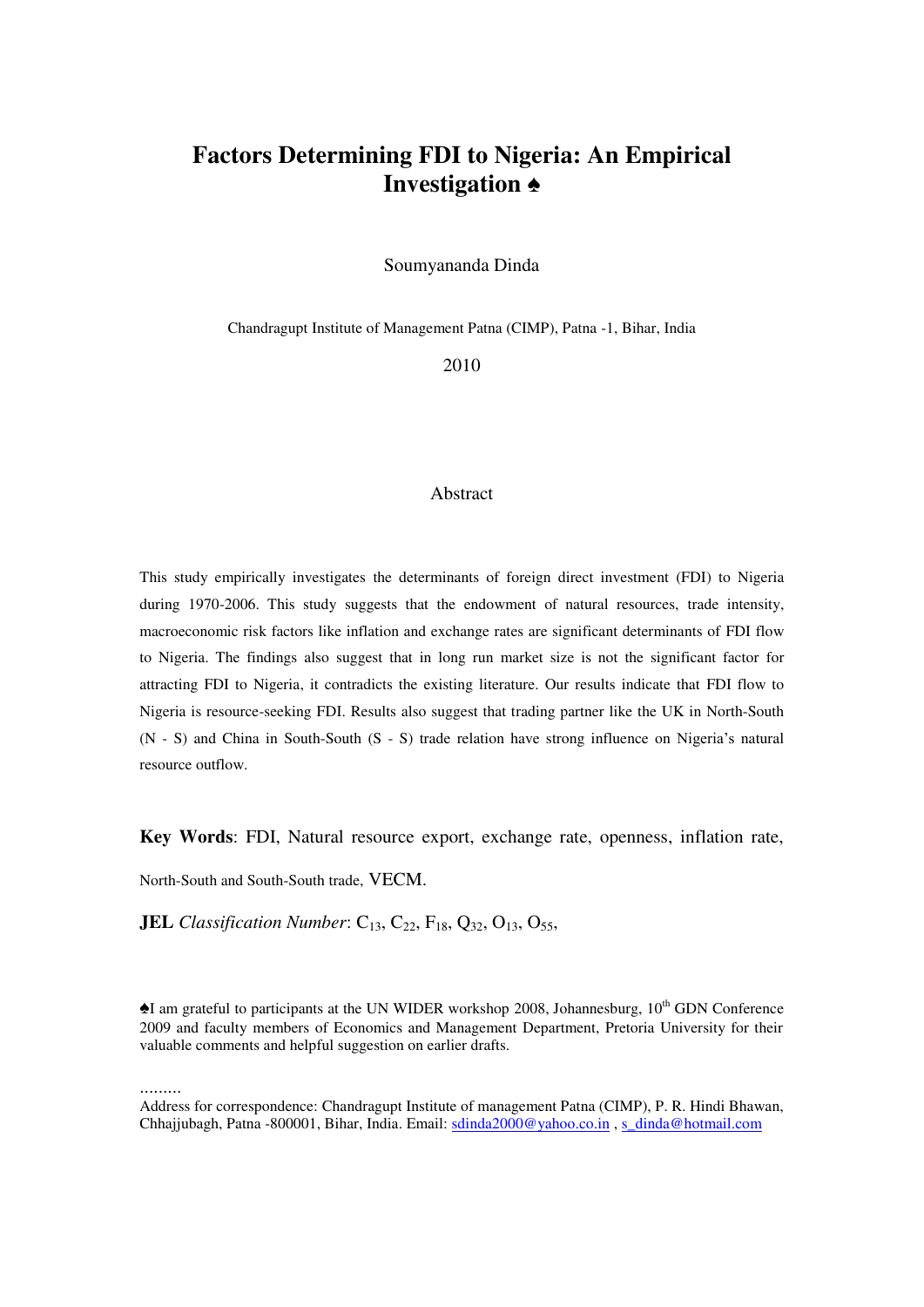#### **Factors Determining FDI to Nigeria: An Empirical Investigation**

#### **1. Introduction**

Worldwide Foreign Direct Investment (FDI) is increasing at an extraordinary speed in the  $21<sup>st</sup>$  century<sup>1</sup>, which begins making Africa different (Asiedu 2002). FDI flow to Africa increased from \$9.68 billion in 2000 to \$1.3 trillion in 2006 (UNCTAD 2007). Recently Africa is gradually coming to the focus of the global business. So, new destination of FDI is, now, Africa. Why is Africa attractive region for foreign direct investments? This study re-examines the determinants of FDI flow to Africa and more specific to a poor African country like Nigeria which is rich in natural resources. This paper attempts to investigate the role of natural resources in the determinants of FDI flow to Nigeria, in addition to the standard factors used in such analysis. This paper tries to find out in long run relation with short run dynamics and interlinking causal mechanism in the multivariate framework. Using a vector error correction model, this paper suggests that natural resource is crucial attracting factor for FDI to Nigeria.

The recent surge of FDI flows to Africa during 2000-2007 followed from positive business environment in the region backed by reform<sup>2</sup> framework for FDI. In most of African nations, FDI flow rose mainly in the primary sector because of the existence of vast natural resources<sup>3</sup>. So, the paper examines this common perception that the FDI is largely driven by natural resources. This perception is also consistent

The largest FDI flows among developing economies goes to China and most attractive region is South<br><sup>1</sup> The largest FDI flows among developing economies goes to China and most attractive region is South and South-East Asia (UNCTAD 2007).

<sup>&</sup>lt;sup>2</sup> Many African countries have reformed their economic policy, investment laws and also improving financial system. Market size is also growing in terms of purchasing power in the region with vast population. Political instability, internal conflict and poor governance till pose significant problems to many countries in Africa.

<sup>&</sup>lt;sup>3</sup> There is no doubt that the demand for Africa's natural resources, particularly oil, is increasing. The United States for instance, has been reducing its dependence on Middle, and increasing its interest in supplies from Africa.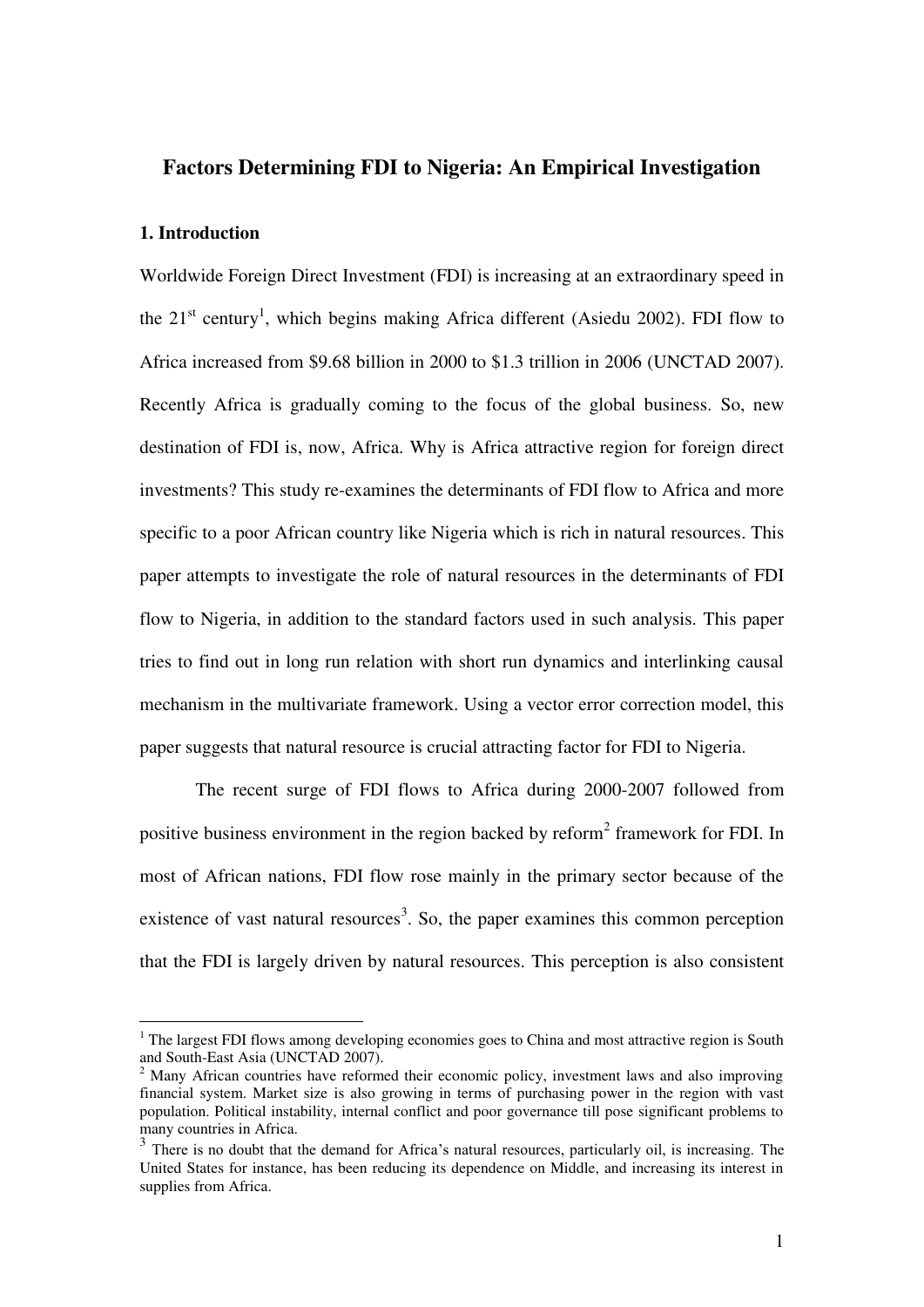with the UNCTAD data – three largest recipients of FDI are South Africa, Nigeria and Angola – all are natural resource rich nations.

Nigeria is one of the countries in Western Africa richly endowed with natural resources – mainly oil and gas, mineral deposits, vegetation etc. Nigeria's natural resource balance is dominated by petroleum. Known oil reserves could last for another 30 - 40 years. The country has coal reserves but production is substantially lower than potential.

The UNCTAD World Investment Report 2006 shows that FDI flow to West Africa is mainly dominated by Nigeria, who received 70 percent of the sub-regional total and 11 percent of Africa's total. Out of this Nigeria's oil sector alone receive 90 percent of the FDI flow. This recent improved performance in FDI flow to Nigeria calls for need to investigate factors that determine its inflow. This study focuses on FDI flow to Nigeria, which is poor in terms of income but rich in natural resources.

The Nigerian Government adopts several policies to attract  $FDI<sup>4</sup>$  in this globalization era. Particularly, the government implemented IMF monitoredliberalization of its economy, welcomes foreign investors in the manufacturing sector, offers incentives for ownership of equity in all industries except key industries like military equipment. The incentives like tax relief are available to investors and concessions for local raw material development. In line with its economic reforms, starting from the 1980s, Nigeria undertook a far reaching privatization programme. This change starts in 1989 and onwards due to several policies (like introduction of Structural Adjustment Programme in 1986, Export Processing Zones Decree in 1991,

<u>.</u>

<sup>&</sup>lt;sup>4</sup> The contribution of FDI is crucial for countries where incomes and hence domestic savings are particularly low, like Nigeria. They need external capital for investment and promote their economic growth and development. After 1990 the crisis facing poor African nations is a rapid depletion of the official sources: official loans (as share of GNP) to Sub-Saharan African countries dropped from 6% in 1990 to 3.8% in 1998; foreign assistance per capita shrunk from US\$35 to US\$28 from 1989-92 to 1993-97. With limited access to the international capital markets they are forced to rely solely on FDI. Hence, the need for FDI appears to be more urgent than ever before.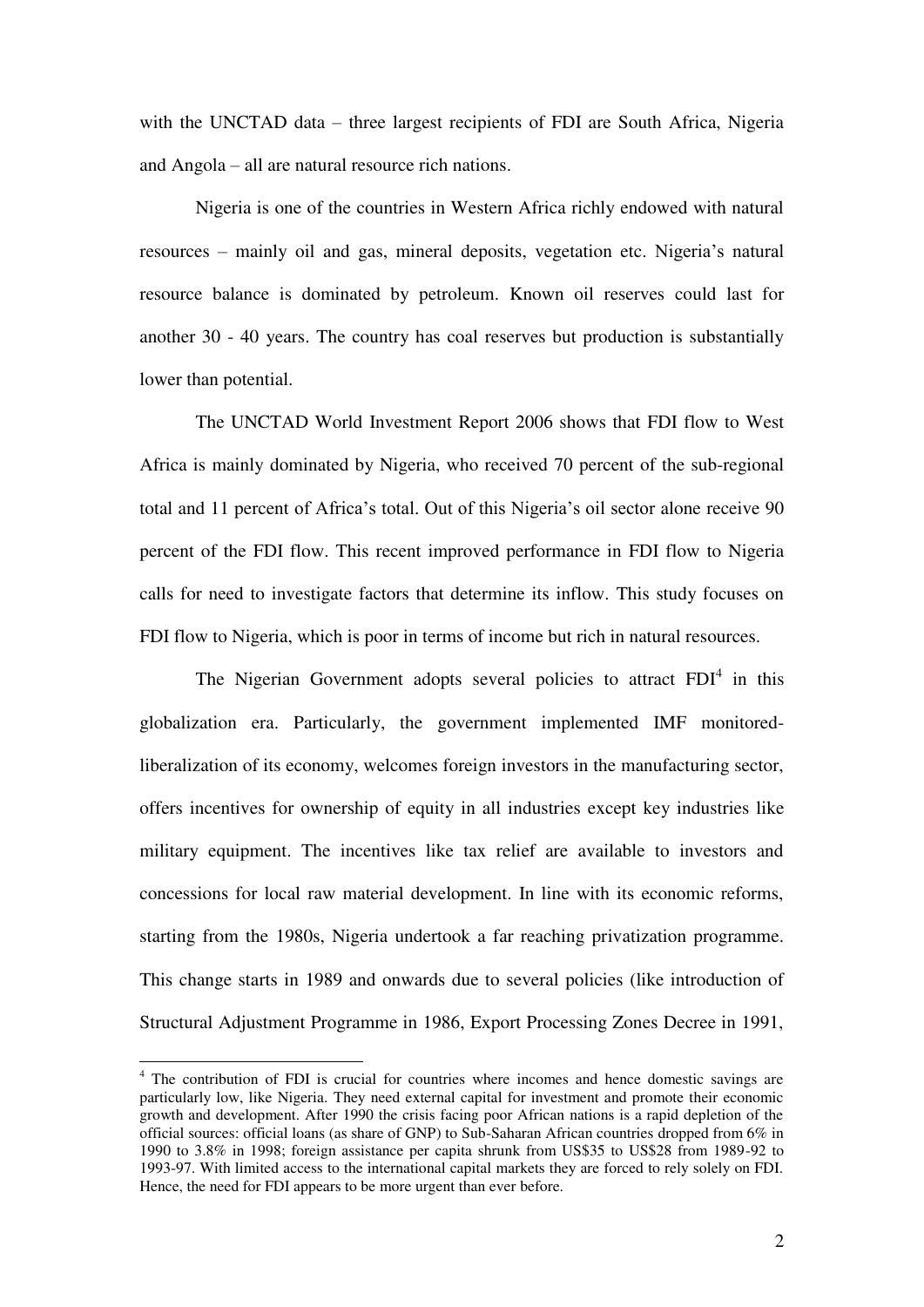Investment Promotion Commission in 1995) adopted by the Nigerian government. FDI flow was low in pre- 1990's but post 1990's it remarkably changes especially in the  $21<sup>st</sup>$  century.

This paper empirically examines the hypothesis that natural resource is an important determinant of FDI flow to Nigeria during 1970-2006. The main objective of the resource-seeking FDI is to extract natural resources and sale in the international market through exporting them. Automatically these activities generally affect foreign exchange as well as price level (or inflation rates) in the domestic market which again stimulate to FDI flow through raising resource exports. All these affect the whole economy, viz. GDP. How important are the market size, macroeconomic instability, endowment of natural resources and macroeconomic policy like openness in the determination of FDI flow to poor Nigeria? So far, literatures consider only endogenous variables. In their consideration trade intensity or openness might be crucial policy variable through which all other variables may be affected. In this context we also consider the influence of major trading partners on foreign exchange and inflation rates, as well as FDI flow and economic activities (GDP). This study provides an additional avenue through which exogenous factors may affect one economy. This paper examines the impact of exogenous factors considering the major trading partners from North like the US, UK, Germany, and France; and from South like China, India and South Africa.

Results of this study suggest that natural resource is one of the crucial determinants of FDI flow to Nigeria in long run. The major contribution of this paper is to identify the resource-seeking FDI and points out interlinks among FDI determinants in the multivariate framework. This paper also traces out the impacts of exogenous factors specific to major trade partners. Significant long run equilibrium

3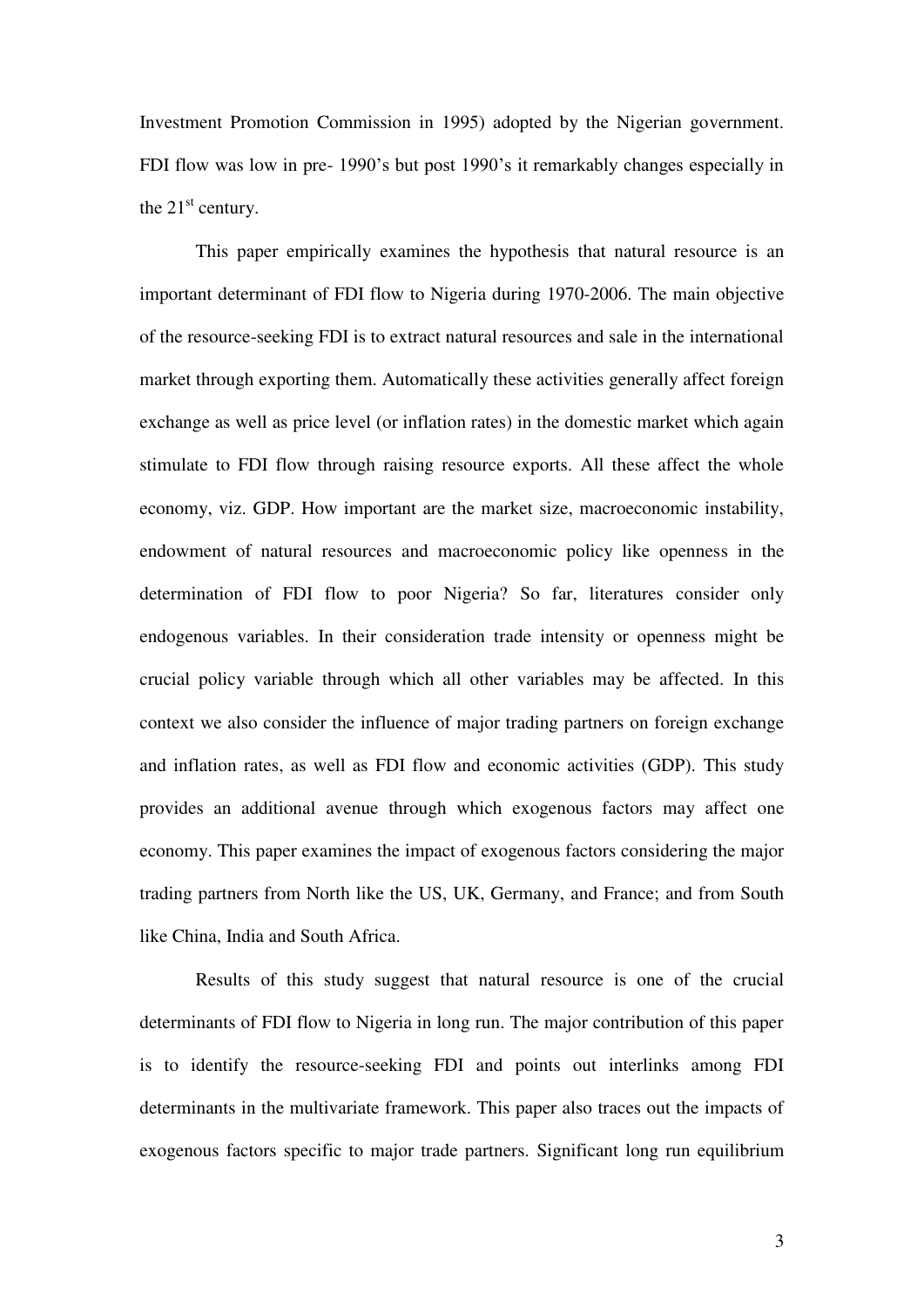relationship between FDI flow to Nigeria and resource outflow exists in both North-South and South-South trade relation. These findings indicate that resource-seeking FDI are significant for the UK in North-South and China in South-South trade relation. Results also suggest that so called market size is not the significant determinant of FDI which contradicts the existing literature.

The paper proceeds as follows: Next Section briefly reviews the literature. Section 3 describes the data and methodological framework. Section 4 discusses the empirical results and finally Section 5 concludes.

#### **2. Literature**

Role of Foreign Direct Investment (FDI) in economic development has been discussed in several times and still debate is going on. Most of the studies are focusing either on the impact of FDI on domestic economy or determinants of FDI. Literature discusses the major determinants of FDI that are domestic market size, economic growth, technological capability, infrastructure, government policy, institutions, and other factors. FDI plays an important role in promoting economic development and growth, raising a country's technological level and creating employment. FDI works as a means of integrating under developed countries into the global market and rising capital availability for investment. In brief, FDI serves as an important engine for growth in developing countries through two modes of action: (i) expanding capital stocks in host countries and (ii) bringing employment, managerial skills, and technology. Several frameworks have evolved for analyzing the determinants and effects of FDI. Gastanga et al. (1998) examines the effects of various policies on FDI flows from the perspective of the eclectic theory of international investment and hence the advantages of foreign ownership, host country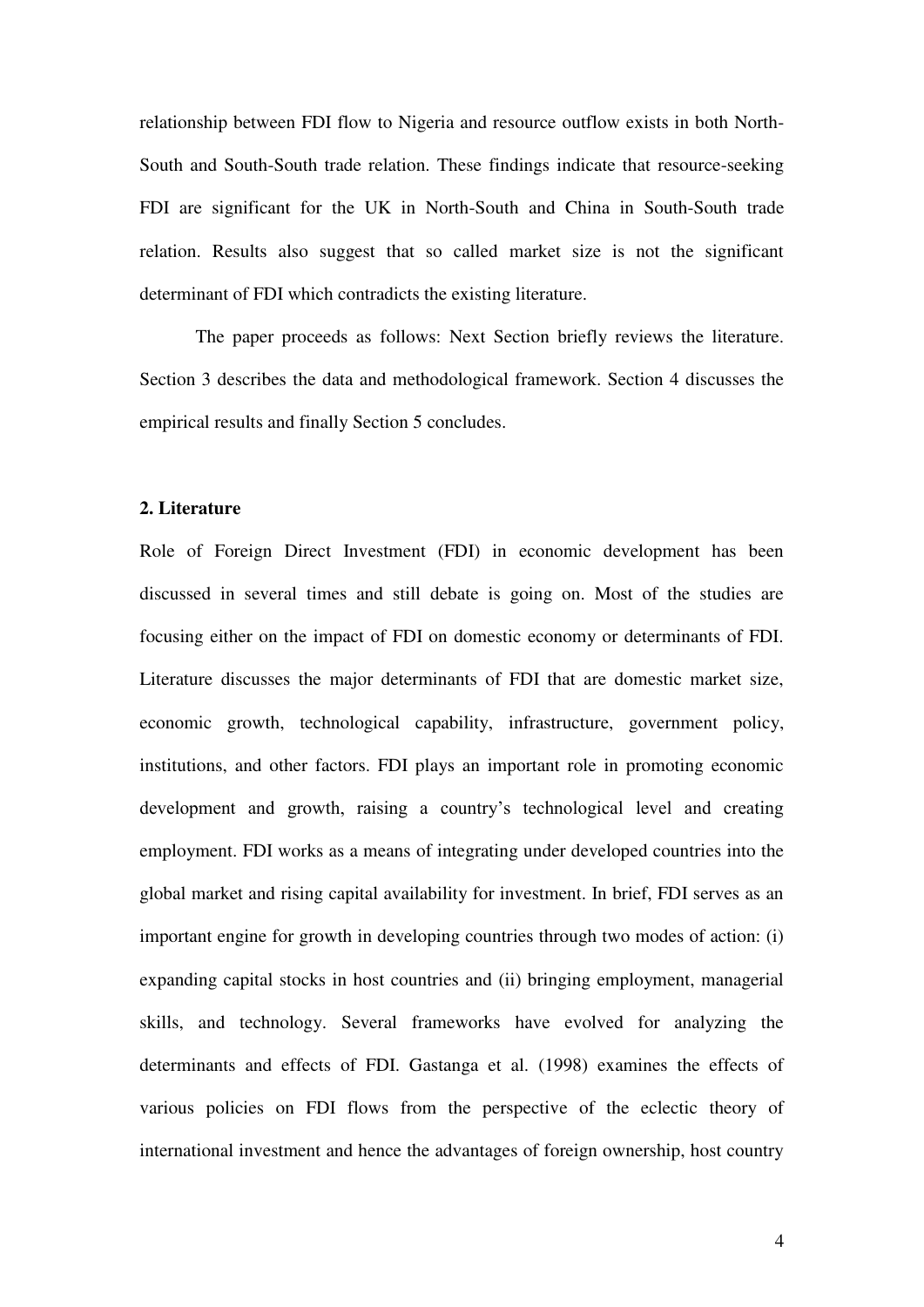location, and internationalization. Wheeler and Mody (1992) and Hines (1995) incorporate institutional factors like host country's risk and corruption in the determination of FDI. Tsai (1994) notes the importance of qualitative policies but fails to do so. Asiedu (2002, 2006) explore the impact of natural resources, market size, host country's investment policy, corruption and political instability on FDI flow. Asiedu (2006) examines the determinants of FDI to Africa. She suggests that low inflation and efficient legal system promote FDI but corruption and political instability have opposite effect.

Using least squares technique on annual data for 1962 – 1974 Obadan (1982) supports the market size hypothesis confirming the role of protectionist policies (tariff barriers). Study suggests taking the cognisance factors such as market size, growth and tariff policy when dealing with policy issues relating to foreign investment to the country. Anyanwu's (1998) study of the economic determinants of FDI in Nigeria also confirmed the positive role of domestic market size in determining FDI flow to the country. This study noted that the abrogation of the indigenization policy in 1995 significantly encouraged the flow of FDI into the country and that more effort is required in raising the nation's economic growth so as to attract more FDI. Iyoha (2001) examined the effects of macroeconomic instability and uncertainty, economic size and external debt on foreign private investment inflows. He shows that market size attracts FDI to Nigeria whereas inflation discourages it. This study also confirms that unsuitable macroeconomic policy acts to discourage foreign investment. Anyanwu (1998) and Iyoha (2001) have studied on the determinants of FDI in Nigeria. Major limitations of these studies are the traditional econometric technique and non-consideration of natural resource in determination of FDI flow. Using time series econometric technique on annual data of Nigeria, this paper examines the effect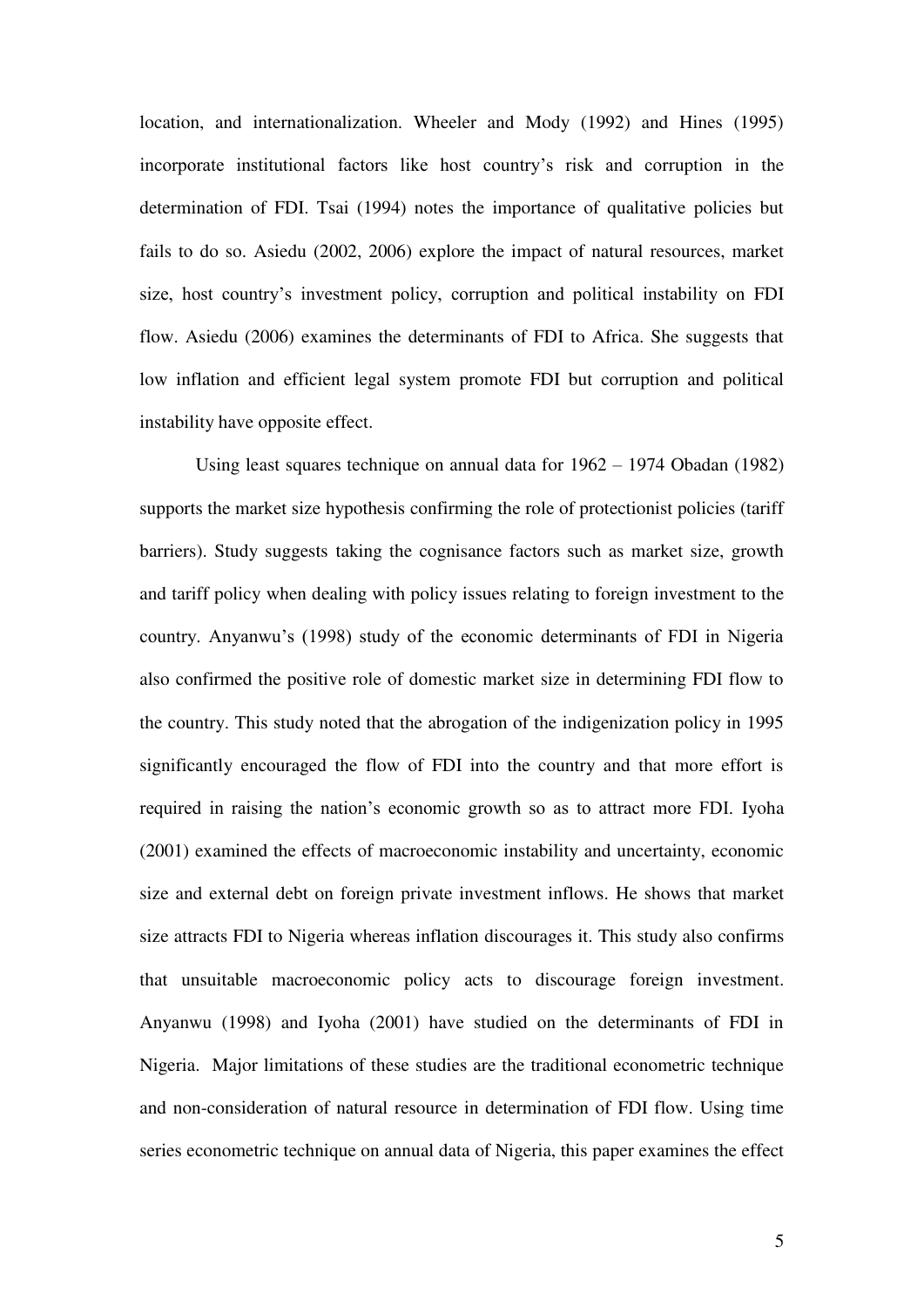of the country's natural resource export, along with openness, market size and macroeconomic risk variables like inflation and foreign exchange rate on FDI flow during 1970-2006.

#### **3. Methodology and Data**

#### **3.1 Variables:**

Existing literature provides the major determinants of FDI such as domestic market demand, macroeconomic factors like inflation and foreign exchange rate, external debt, infrastructure, corruption or rule of law, efficient government and policy variables like openness and other factors. Ideally all these data are required for analysis but due to limited available data over time this study is confined with few of them. The major variables – FDI, market size, exchange rate, inflation rate, openness, natural resource - are described below.

The components of *FDI* are equity capital, reinvested earnings and other capital (mainly intra-company loans). As countries do not always collect data for each of those components, reported data on FDI are not fully comparable across countries. In particular, data on reinvested earnings, the collection of which depends on company surveys, are often unreported by many countries (UNCTAD Handbook of Statistics). The *market demand* is one of the important determinants that have been used in empirical studies to explain the inflow of FDI to a host country. This is because investment opportunities in countries with large markets tend to be more profitable for the foreign firms. The variable that has been widely used to proxy market size is per capita income of a country. The GDP per capita reflects the income level of the whole economy (Chakrabarti 2001). A country with relatively *weak currency* attracts more FDI than one with strong currency. The *inflation rate* is used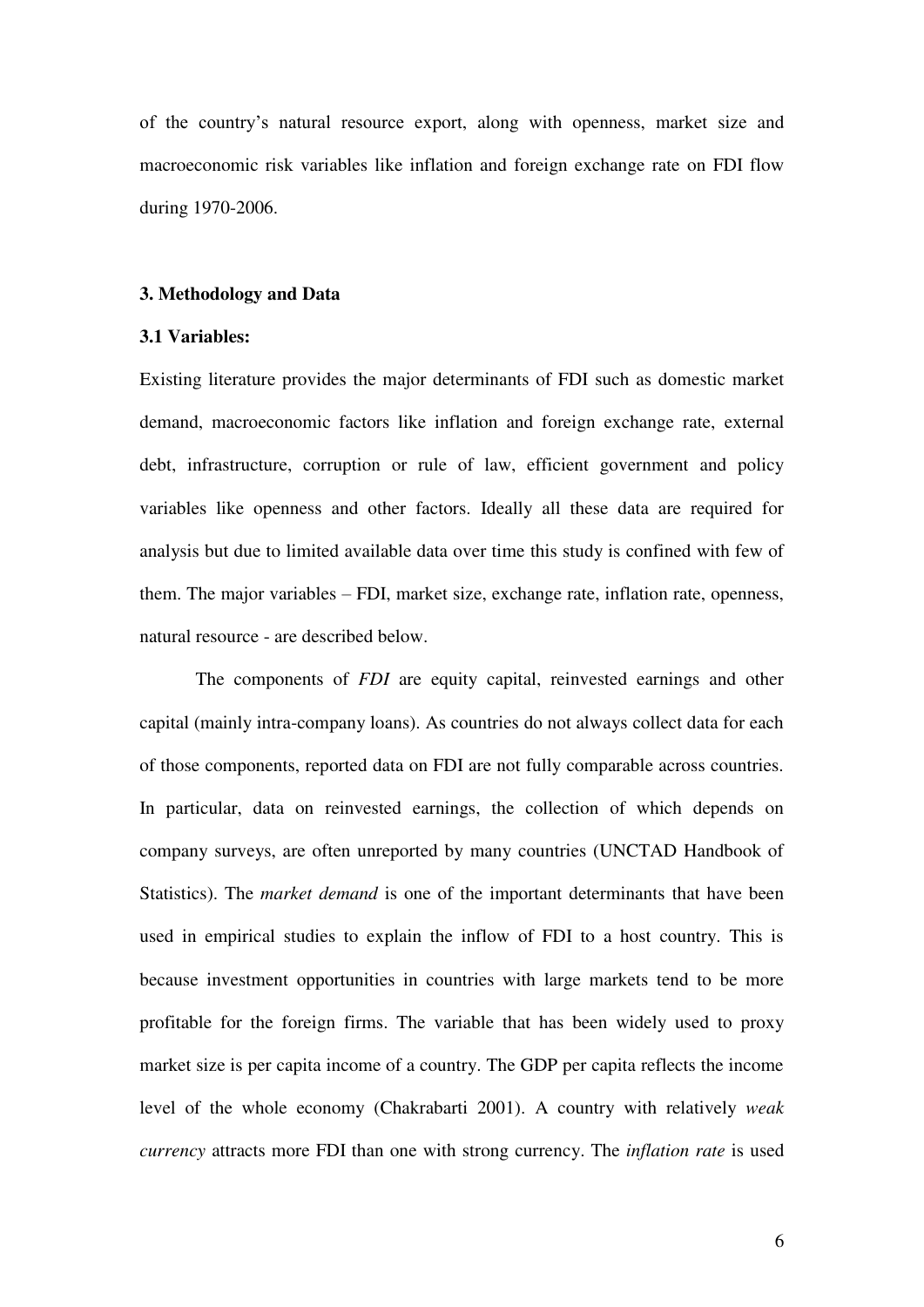as a measure of overall macroeconomic stability of a country (Asiedu 2002). High inflation rate can serve as disincentive on FDI to a country as it increases the user cost of capital. *Openness* is measured as the ratio of export and import to GDP. It is also termed as trade intensity which refers to the ease with which capital can be moved in or out of a country by investors (Chakrabarti 2001). The availability of *natural resources* might be a major determinant of FDI to host country. FDI takes place when a country richly endowed with natural resources lack the amount of capital or technical skill needed to extract or/and sale to the world market. Foreign firms embark on vertical FDI in the host country to produce raw materials or/and inputs for their production processes at home. This means that certain FDI may be less related to profitability or market size of host country than natural resources which are unavailable to domestic economy of the foreign firms.

#### **3.2 Data**

For this study the data are taken from four main sources – viz., the Penn World Table, UNCTAD, World Investment Report (2006, 2008) and the central bank of Nigeria. Data for FDI, inflation rate and natural resource (mainly oil export) are obtained from the Central Bank of Nigeria (statistical reports). Real GDP per capita (at 1996 constant international price, dollar), foreign exchange rate and openness are taken from the Penn World Table 6.2, and world total export and total FDI are taken from UNCTAD handbook of statistics 2007 (see the website for details: http://stats.unctad.org/Handbook). All these Nigerian data covers the period from 1970 to 2006.

In literature, generally, *FDI flow* is defined as the ratio of FDI to GDP and *resource flow* as ratio of natural resource export to total export of a country. Traditional approach considers that everything is endogenous but ignores the

7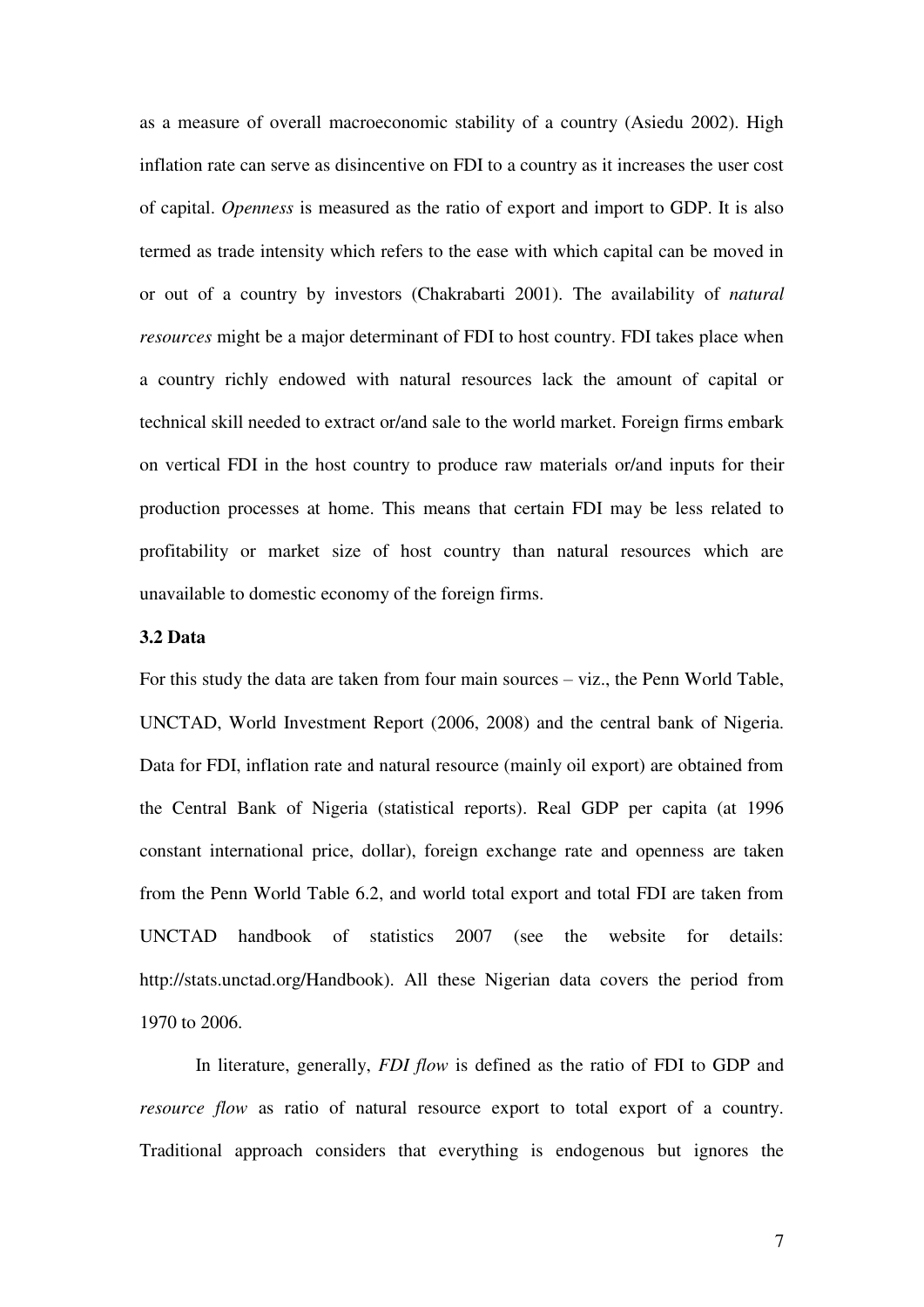development of the rest of the world. Ideally this paper incorporates it and accordingly FDI flow is redefined as the ratio of FDI to Nigeria (FDI $_{\text{N}}$ ) to total FDI in the world (FDI<sub>W</sub>), i.e., FDI flow = FDI<sub>N</sub>/FDI<sub>W</sub>. So, it is basically a share of the World FDI goes to Nigeria. Similar way natural resource flow is also redefined as the ratio of Nigeria's natural resource export ( $NRX_N$ ) to the world resource export ( $NRX_W$ ), i.e.,  $NRX = NRX_N/NRX_W$ . NRX is a share of the world resource exports going out from Nigeria. Inflation and foreign exchange rate represent the macroeconomic risk factors.

#### **3.3 Methodology**

-

Primary concern of this study is to find the long run relationship between FDI flow and resource flow. Fig 1 shows the long run relation of FDI and resource flow over time. From Fig 1 it is clear that there is a co-movement between natural resource outflow and FDI flow to Nigeria during 1970-2006. So, co-integration technique may be appropriate for this study. This paper follows a systematic time series econometrics approach.

Common practice among econometricians is to test whether nature of time series data are stationary or non-stationary in order not to obtain spurious results before using any econometric technique<sup>5</sup>. Considering all the variables are nonstationary and integration of order one or I(1), we apply co-integration technique. Johansen (1988) approach provides the number of co-integration equations among variables. Here, error correction model (ECM) is useful for short run dynamics with long run equilibrium relationship. There are several techniques for ECM in the

<sup>&</sup>lt;sup>5</sup> One major feature of earlier studies on Nigeria is that they employed least square econometric technique in investigating the existing relationships between the time-series data of FDI and its determinants. It may mislead the policy conclusion.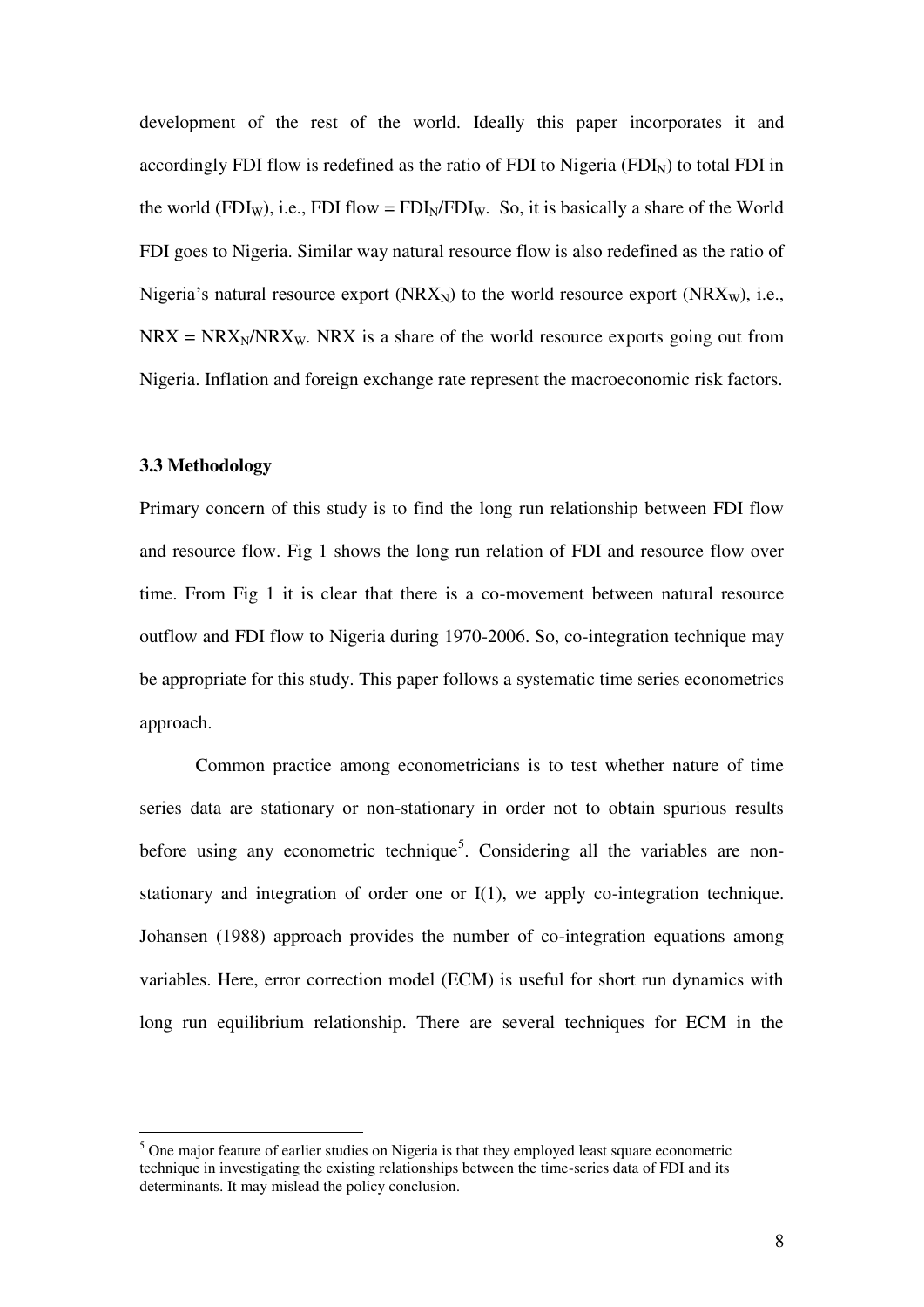existing literature<sup>6</sup>. In this study we apply sophisticated econometrics technique like Vector Error Correction Model (VECM), which is used for empirical investigation of the determinants of FDI in short and long run. The VECM $<sup>7</sup>$  is more useful in</sup> multivariate framework. The paper also examines the misspecification, if any. We are introducing a set of exogenous variables to capture the effect of economic activity in other countries (i.e., major trading partners).

#### **4. Results**

<u>.</u>

This paper follows a systematic time series econometrics approach to investigate the determinants of FDI flow to Nigeria during 1970-2006. The results of unit root test and co-integration test are presented in Table 1. In this study the unit root tests confirm that all the variables are non-stationary at level (Table 1). Augmented Dickey Fuller (ADF) and Phillips Perron (PP) Tests also confirm that all the variables are difference stationary (see panel A of Table 1). Hence Unit Root Test results strongly suggest that all the variable are integration of order one or I(1). Since all the variables are in same order of integration we should apply co-integration technique. Fig 1 also confirms the co-integration among natural resource outflow and FDI flow to Nigeria during 1970 -2006. Applying Johansen (1988) approach we find the number of cointegration equations among the variables. Co-integration test results are presented in the Panel B of Table 1. At 5 percent level of significance, results suggest only one cointegrating equation and confirm significant long run relationship among the variables. Here error correction model (ECM) is useful for short run dynamics with

<sup>&</sup>lt;sup>6</sup> Engle and Granger (1987) 2 stage approach, Engle-Granger-Yoo (1991) 3-step approach, Johansen (1988), Johansen and Juselius (1990) maximum likelihood approach, Pesaran and Shin (1995) and Pesaran-Shin-Smith (1996, 2001) bounds testing approach or known as the auto-regressive distributed lag (ARDL) approach. There is clear cut evidence which shows one approach to be consistently superior to the others.

<sup>7</sup> It is widely used as the extension of Engle-Granger (1987) approach. The order of VAR and the optimal number of lags are used in the model (Pesaran and Smith 1998 and Li et al. 2006).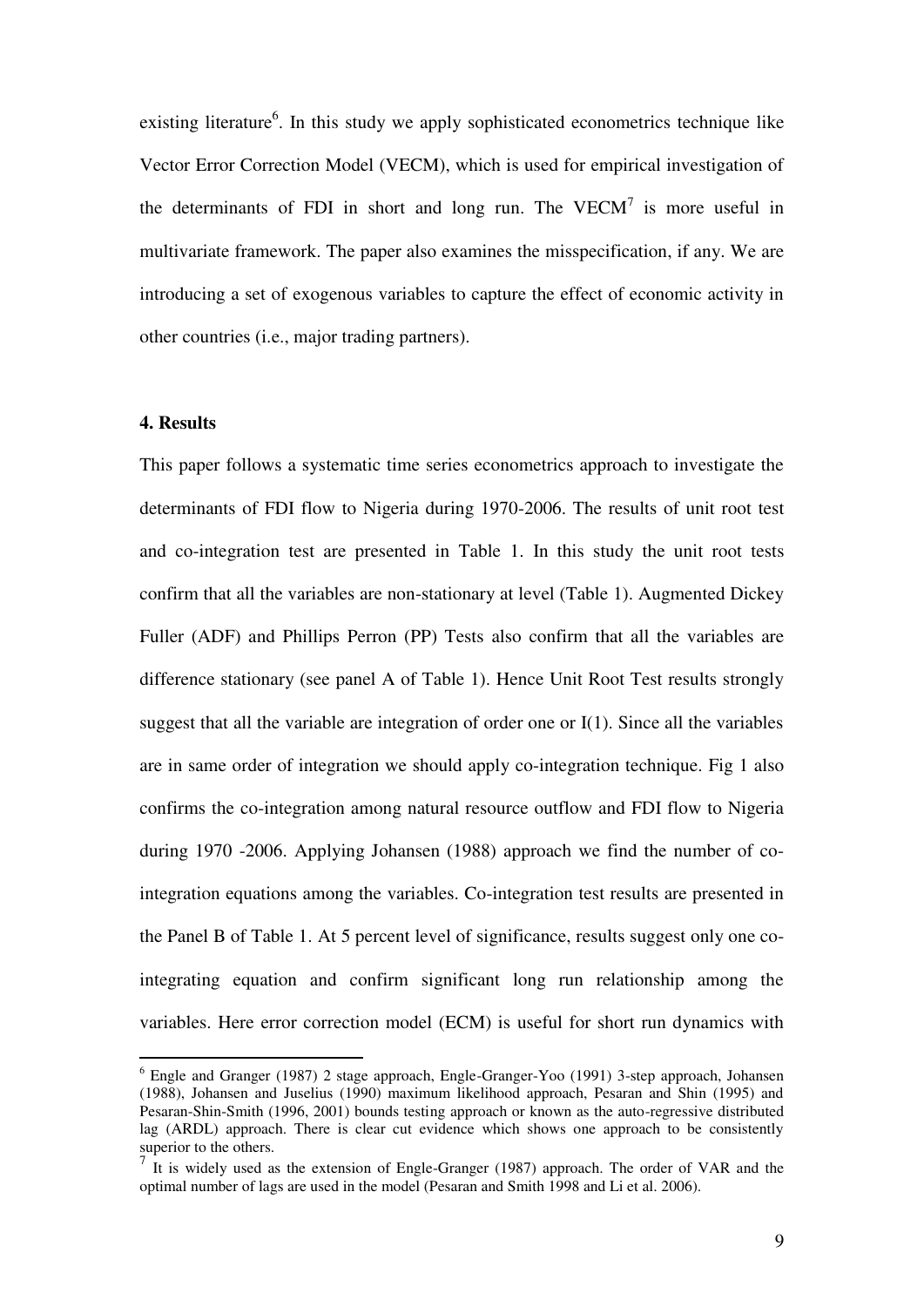long run relationship. There are several techniques for ECM in the existing literature<sup>8</sup>. The VECM is more useful in multivariate framework. We present the estimated results of VECM with and without exogenous factors separately.

#### **4.1: VECM Results without Exogenous Factors**

Table 2 presents the results of the VECM without exogenous factors. Table 2a shows the co-integrating vector or long run relationship. FDI flow to Nigeria is co-integrated with natural resource outflow, GDP per capita, openness, inflation and foreign exchange rate. This finding asserts and supports the existing literature. Asiedu (2002) finds that natural resource, openness, market size, foreign exchange and inflation rate explain the FDI flow for whole Africa while we observe it for Nigeria only. Table 2b shows the results of VECM. First row of the Table 2b presents the error correction terms and rest of the table presents the VAR estimates. It should be noted that the coefficients of error correction of FDI flow and foreign exchange rate are significantly negative whereas that of natural resource outflow and GDP are significantly positive. It suggests that in short run if any disturbance in the economy, FDI and foreign exchange rate returns to the long run equilibrium path whereas resource outflow and GDP do not come back to its long run path. From the VAR or rest of Table 2b, it should be noted that inflation rate affects FDI flow to Nigeria in short run. FDI flow increases directly with rising inflation in Nigeria. GDP and FDI and openness have significant impact on resource outflow. Inflation rate significantly reduces real GDP which is obvious. Natural resource outflow significantly affect inflation rate, which follows autoregressive structure. Here, natural resource outflow plays a crucial role to

-

<sup>&</sup>lt;sup>8</sup> Engle and Granger (1987) 2 stage approach, Engle-Granger-Yoo (1991) 3-step approach, Johansen (1988), Johansen and Juselius (1990) maximum likelihood approach, Pesaran and Shin (1995) and Pesaran-Shin-Smith (1996, 2001) bounds testing approach or known as the auto-regressive distributed lag (ARDL) approach. There is clear cut evidence which shows one approach to be consistently superior to the others.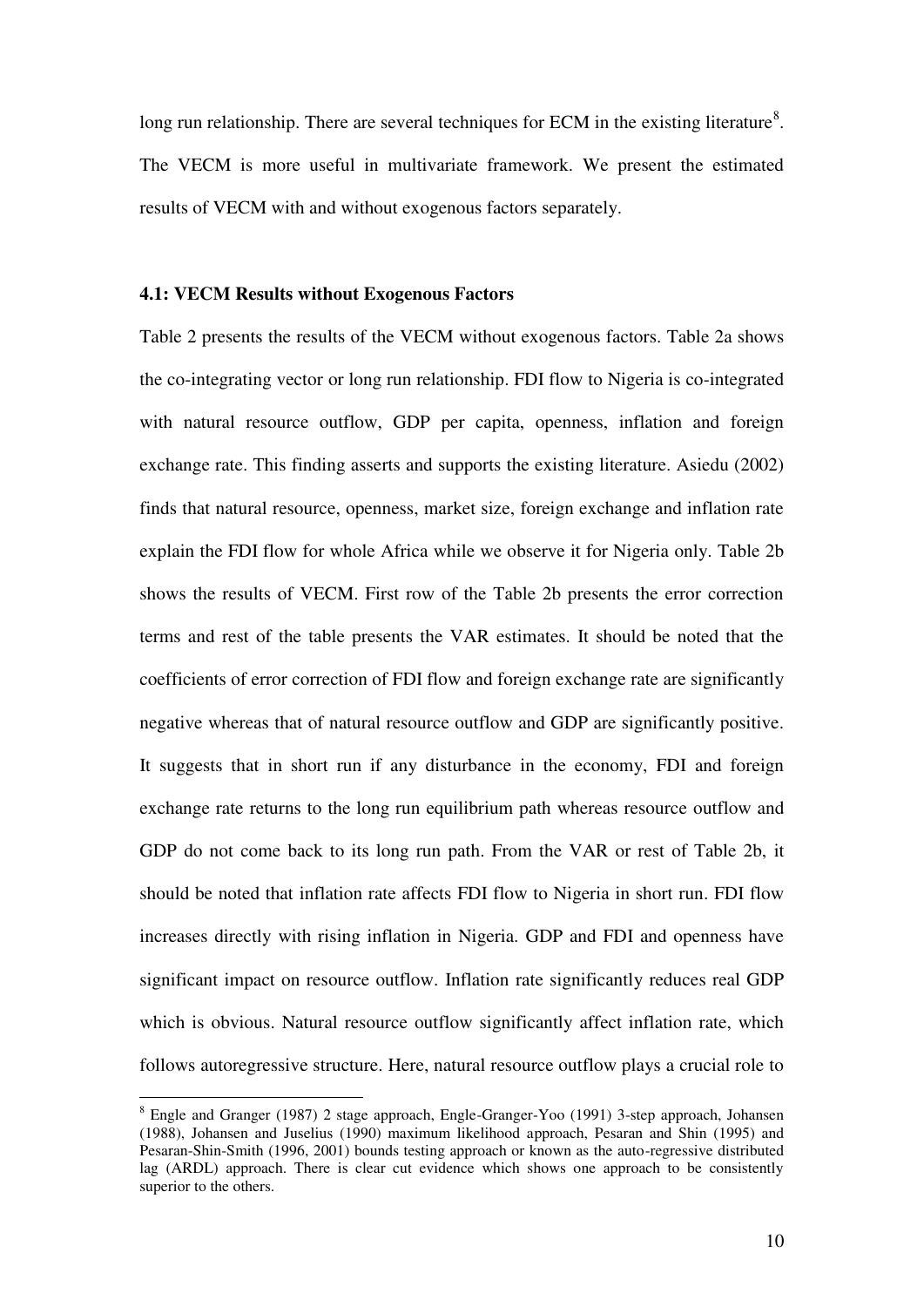curve down inflation in Nigeria during 1970-2006. FDI flow, resource outflow directly influence foreign exchange rate whereas openness affect it inversely. Foreign exchange appreciates with FDI inflow and resource outflow. Apart from all these, constant term is statistically significant which suggest that other policy variables also significantly affect Nigerian foreign exchange rate in short run. It is clear from VECM that openness is exogenous and independent in short run (Table 2b). Openness is very much policy related variable.

There is a strong interconnection among variables. In brief, resource outflow curves down inflation rate that discourages FDI flow. Having auto regressive structure, through spiralling process inflation rate also comes down that reduces FDI flows which further stimulate to increase resource outflow that helps to appreciate foreign exchange rate. Few results of Table 2 are not our expectation in terms of signs and therefore we suspect on it. We confirm it after the diagnostic tests specifically model fitting criteria<sup>9</sup>, which suggested that model might be mis-specified.

Considering only endogenous variables the earlier model may be misspecified due to non-incorporation of exogenous variables. Now, this study introduces a set of exogenous variables to capture the effect of economic activity in the rest of the world. The economic activity of major trading partners could be good proxy for exogenous factors to Nigerian economic activity. This study considers economic activities of the US and emerging economies (like China, India and South Africa) as proxy of exogenous variable for the rest of the world. Later, we also consider the

-

<sup>&</sup>lt;sup>9</sup> Considering Log likelihood function, AIC and SBIC criteria. Alternatively, converting all the variables into logarithm form and re-examine the long run relation in terms of elasticity. Here, the results are interesting and suggest that FDI flow is highly elastic with respect to natural resource outflow, foreign exchange rate, and openness in long run. It should be noted that growth rate of resource outflow directly influence that of FDI flow to Nigeria. Thus, natural resource outflow is the crucial factor that determines the FDI flow to natural resource-rich Nigeria. In this context, one point should be mentioned that GDP turns to insignificant in long run relation with FDI flow. The result also suggests that growth of market size (captured by growth of income per capita) has no effect on that of FDI flow to Nigeria.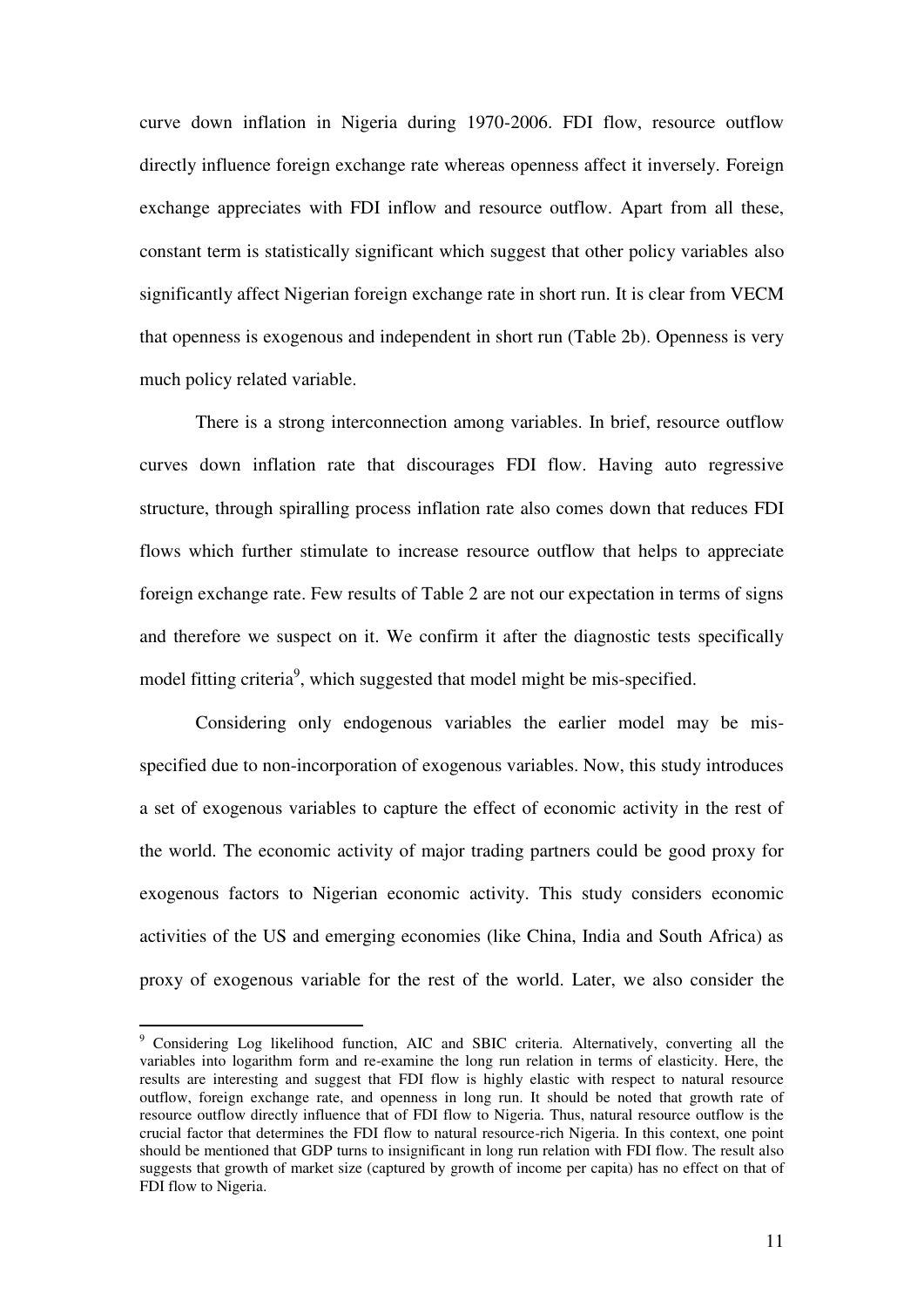major trading partner of Nigeria from developed world like the US, UK, France and Germany and from emerging economies like China, India and South Africa. In general, trade relation with partners may vary over time. This paper considers the trade partners only for the short run dynamics. It is interesting that these variables are significantly important. This indicates that the earlier model is mis-specified. Here, exogenous variables play a crucial role. Now we examine the impact of the rest of the world on Nigerian economy.

#### **4.2: VECM Results with Exogenous Factors**

VECM models allow us to study the interrelation among the variables in the presence of exogenous variables. In this context we study interconnection among variables and also with the US and emerging economies like China, India and South Africa. Considering per capita income of trading partners as proxy for their economic activities are incorporated as exogenous variables in this study (VECM). Long run cointegration results suggest that natural resource, inflation and foreign exchange rate are crucial determining factors of FDI flow to Nigeria during 1970-2006 (See Table 3a). It should be mentioned that in the long run GDP and openness become statistically insignificant in the presence of exogenous factors. Market size has no significant role for attracting FDI to Nigeria during 1970-2006. So, market size is not the determining factor of FDI especially in Nigeria which contradict existing literature. This striking result provokes me to study more in details.

Table 3b presents the VECM results in the presence of exogenous factors like the US economy and other emerging economies like China, India and South Africa. It should be mentioned that short run results are changed significantly. In short run, natural resource outflow and GDP significantly affect the FDI flow to Nigeria.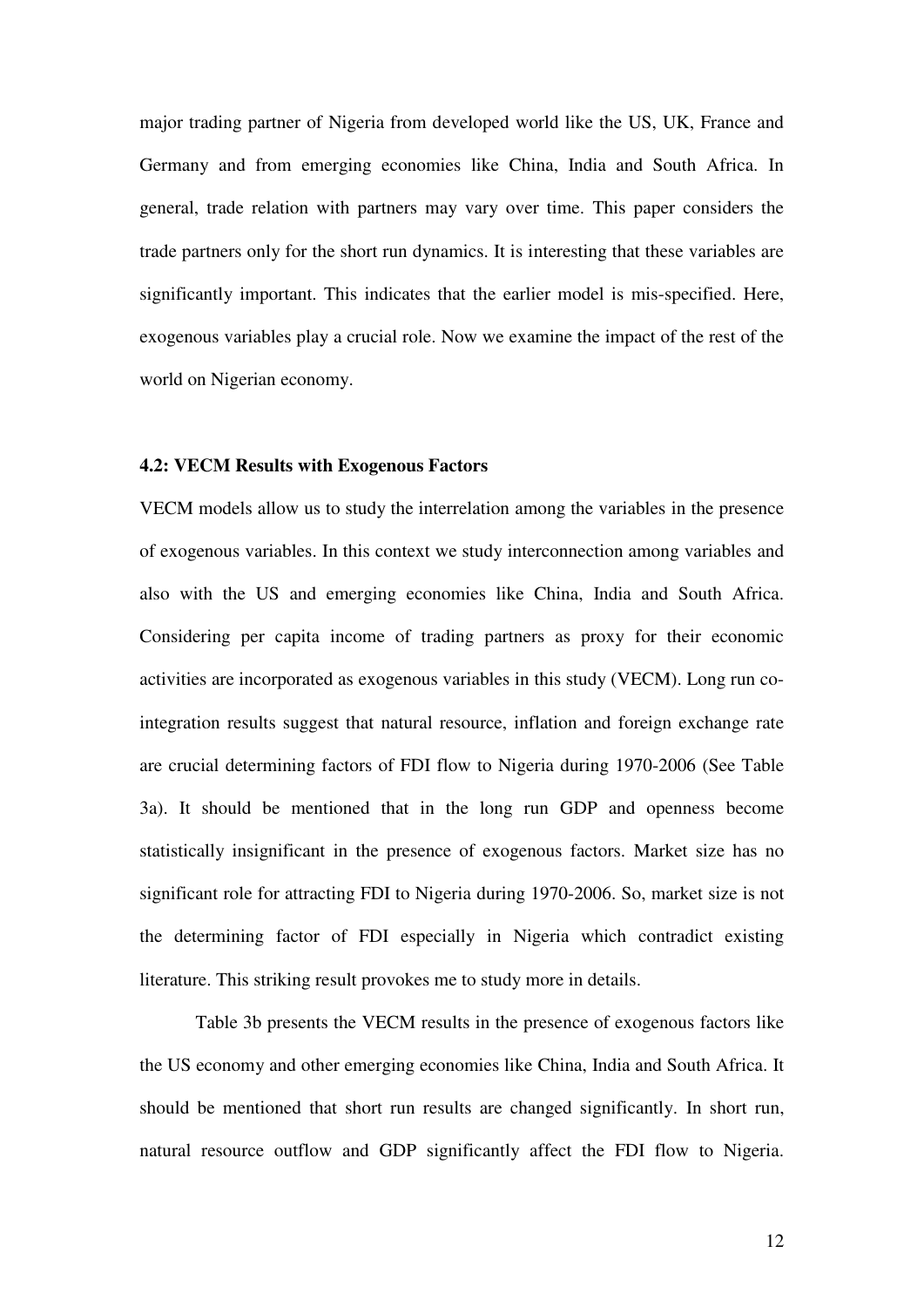Natural resource outflow and openness strongly boost up GDP in short run. Foreign exchange and inflation rates significantly affect natural resource outflow in short run. Since the coefficient of ECM for FDI is significantly negative, FDI flow returns to its long run equilibrium path, if any departure in the economy but reverse situation for natural resource.

Table 3b shows the results of exogenous factors especially to the US economy and emerging economies like China, India and South Africa. It should be noted that China has strong influence on natural resource outflow whereas the US and India have strong influence on foreign exchange rate. South Africa affects trade intensity only. The long run results as well as short run results vary dramatically in the presence of exogenous factors.

For more detail and analytical purpose we also divide trade partners into two major groups – considering the US, UK, German and France as developed country group (North trade partners) and China, India and South Africa as developing country group (South trade partners). Nigeria itself belongs to South. So, finally, we repeat the exercise for North-South (N-S) and South-South (S-S) trade relation.

Long run results in North-South trade relation suggest that natural resource, inflation and openness are important determining factors of FDI flow to Nigeria during 1970-2006 (See Table 4a). It should be mentioned that in the long run GDP and foreign exchange rate become statistically insignificant in the presence of exogenous factors considering developed country group. Market size has still no significant role for attracting FDI to Nigeria and foreign exchange rate has no role in long run. The coefficient of the error correction term of natural resource outflow is negative and statistically significant (Table 4b). Among the developed country group only the UK has significant impact on natural resource outflow (Table 4b). Similar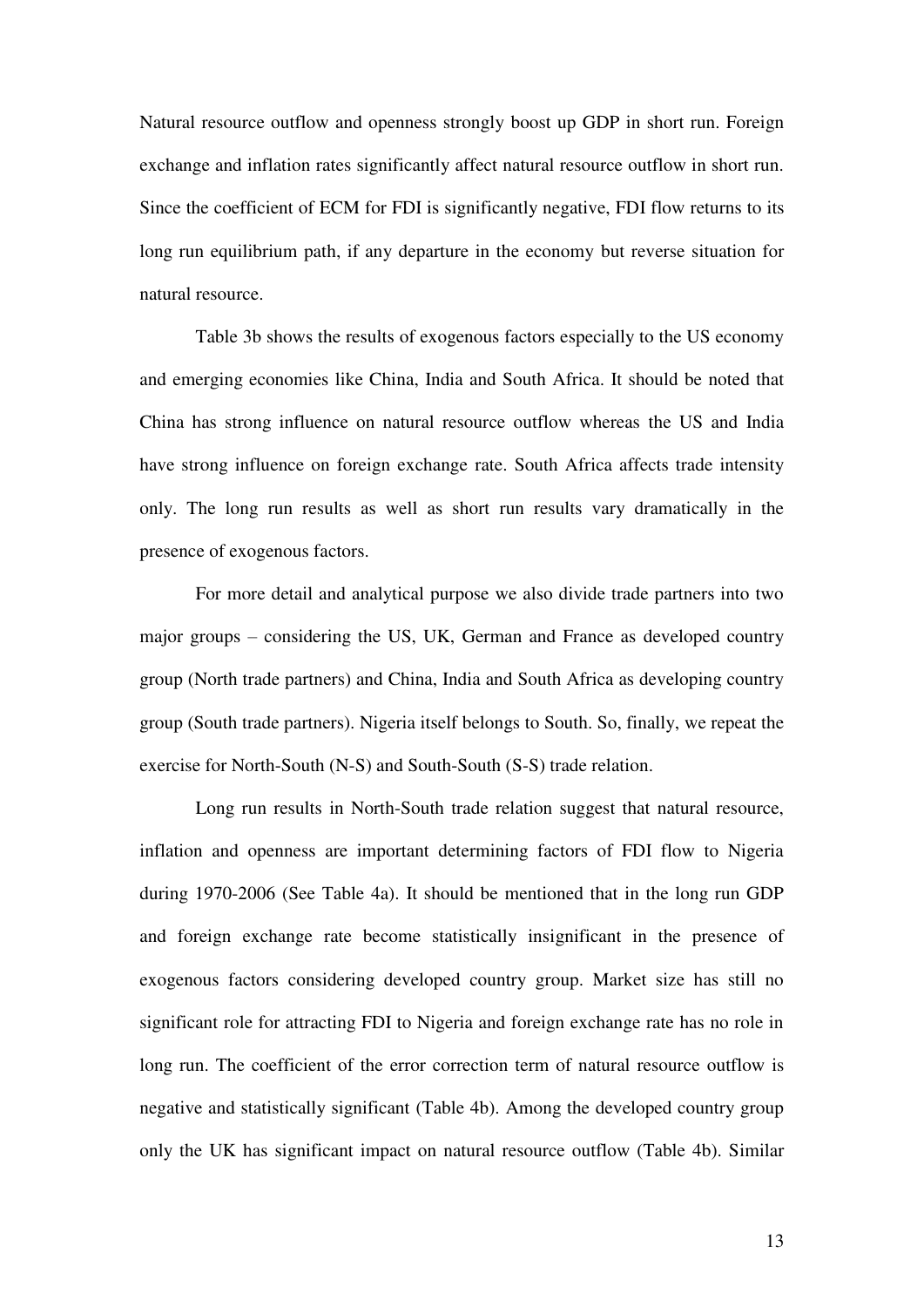long run relationship also holds in case of South-South trade relation (Table 5a). It should be noted that signs of coefficients differ from that of N-S trade. Among developing country group only China has significant effect on natural resource outflow (Table 5b). These findings suggest that natural resource attracts FDI irrespective of N-S or S-S trade relation with Nigeria. So, FDI flow to Nigeria is resource seeking. Perhaps it is true for other African resource-rich poor-nations.

#### **5. Conclusion**

Applying vector error correction model, this study empirically investigate the determinants of foreign direct investment flow to Nigeria during 1970-2006. This paper suggests that the endowment of natural resources, macroeconomic risk factors and policy variable like openness are significant determinants of FDI flow to Nigeria. This study supports earlier literature except market size. Generally, the market size is considered as the major determining factor for FDI. This paper observes that market size is insignificant and contradict the existing literature. It might be true for other resource-rich poor-country. The findings also suggest that FDI flow to Nigeria can be explained by resource-seeking FDI irrespective of any specific trade relation (i.e., either North-South or South-South). Trading partners like the UK in N-S and China in S-S trade relation have strong influence on Nigeria's natural resource outflow. Their basic target is to extract resource from the resource-rich country like Nigeria. The findings definitely help to formulate appropriate policies for resource-rich poorcountries.

The positive role of natural resource-seeking FDI suggests for creating more conducive investment environment through socio-political and economic stability in the country. The government should intensify the trade liberalisation policy that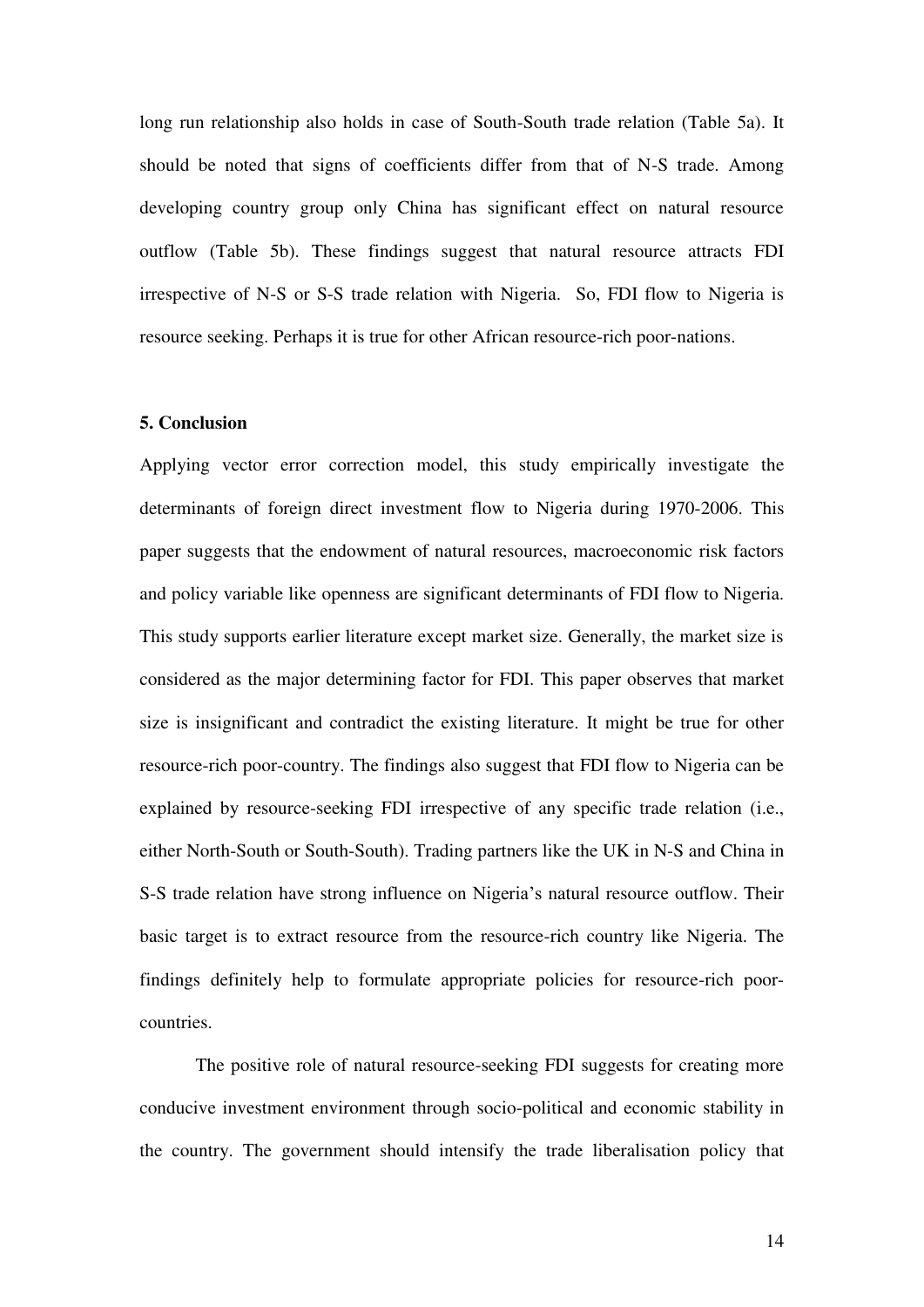attract FDI to country and should be cautious about political crises and social unrest that discourage foreign investment.

This study has several limitations due to inadequate data. The results may change if sufficient data on employment in foreign companies and foreign debts are available and incorporate in the model. Future study will focus on these and also focus on the technology spill over effect. This is our next research agenda.

#### **Refernces**

[1]. Asiedu, E., Foreign Direct Investment in Africa: The Role of Natural Resources, Market Size, Government Policy, Institutions and Political Instability, *United Nations University,* (2006).

[2]. Asiedu, E., On the Determinants of Foreign Direct Investment to Developing Countries: Is Africa Different?, *World Development*, Vol.-30(1), (2002), 107-119.

[3]. Banerjee, A. and J. W. Galbraith, D. F. Hendry, *Co-integration, Error correction and the econometric analysis of non-stationary data*, New York, Oxford University Press, 1993.

[4]. Chakrabarti, A., The determinants of foreign direct investment: Sensitivity analyses of cross-country regressions, *Kyklos* 54, (2001), 89-112.

[5]. Chakraborty, C. and P. Basu, Foreign Direct Investment and Growth in India: A Co-integration Approach, Applied Economics, 34(9), 2002, 1061-1073.

[6]. Enders, W., *Applied Econometric Time Series*, 2<sup>nd</sup> ed. New Jersey; John Wiley and Sons, 2004.

[7]. Engle, R. F. and C. W. J. Granger, Cointegration and Error Correction, Representation, Estimation and Testing, *Econometrica*, (1987), 251-276.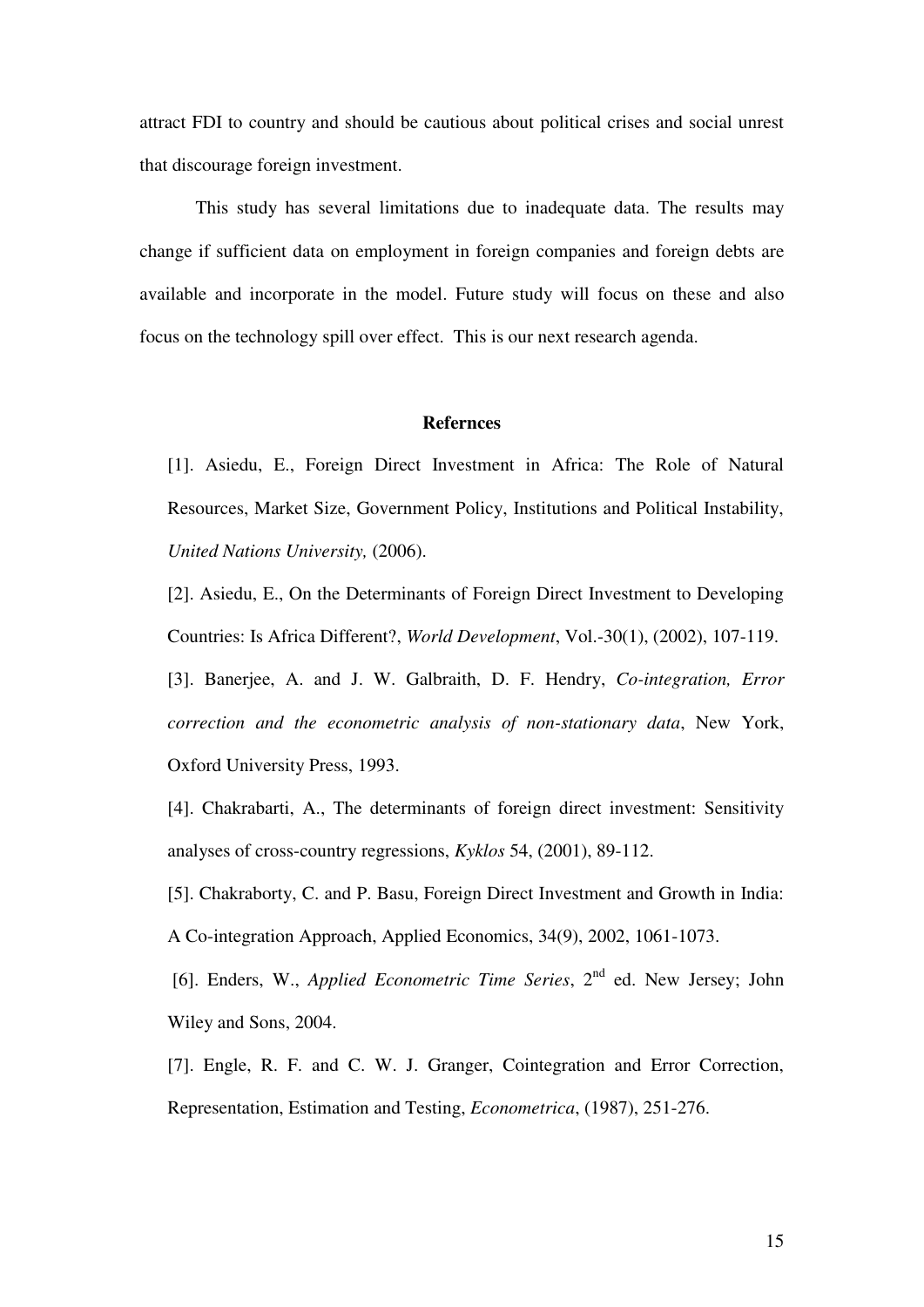[8]. Engle, R. F. and B. S. Yoo, Cointegrated Economic Time Series: An Overview with New Results, in Engle, R.F. and Granger, C. W. J. (eds) *Long-Run Economic Relationships*. Oxford, Oxford University Press, 1991, 237-266.

[9]. Gastanaga, V. M. and J.B. Nugent, B. Pashamova, Host Country Reforms and FDI Inflows: How Much Difference do they Make?, *World Development*, Vol.-26 (7), (1998), 1299-1314.

[10]. Harris, R. and R. Sollis, *Applied Time Series Modelling and Forecasting*, West Sussex, Wiley, 2003.

[11]. Hines, J. R. Jr., Altered states: Taxes and the location of foreign direct investment in America, *American Economic Review* 86(5), (1997), 1076 – 1094.

[12]. Iyoha, M. A., An econometric study of the main determinants of foreign investment in Nigeria, *The Nigerian Economic and Financial Review* 6(2), (2001), December.

[13]. Johansen, S. and K. Juselius, Maximum Likelihood estimation and inference on cointegration – with applications to the demand for money, *Oxford Bulletin of Economics and Statistics* 52, 2, (1990) 169-210.

[14]. Johansen, S., Statistical analysis of cointegrating vectors, *Journal of Economic Dynamics and Control* 12, (1988), 231-254.

[15]. Ngowi, H. P., Can Africa increase its Global share of foreign direct investment (FDI)? *West Africa Review* 2, 2, (2001).

[16]. Obadan, M.I., Direct Foreign Investment in Nigeria: An Empirical Analysis, *African Studies Review* XXV (1), March (1982).

[17]. Pesaran, H. M. and Y. Shin, Autoregressive Distributed Lag Modelling Approach to Cointegration Analysis, *DAE working paper series* 9514, Department of Applied Economics, University of Cambridge, 1995.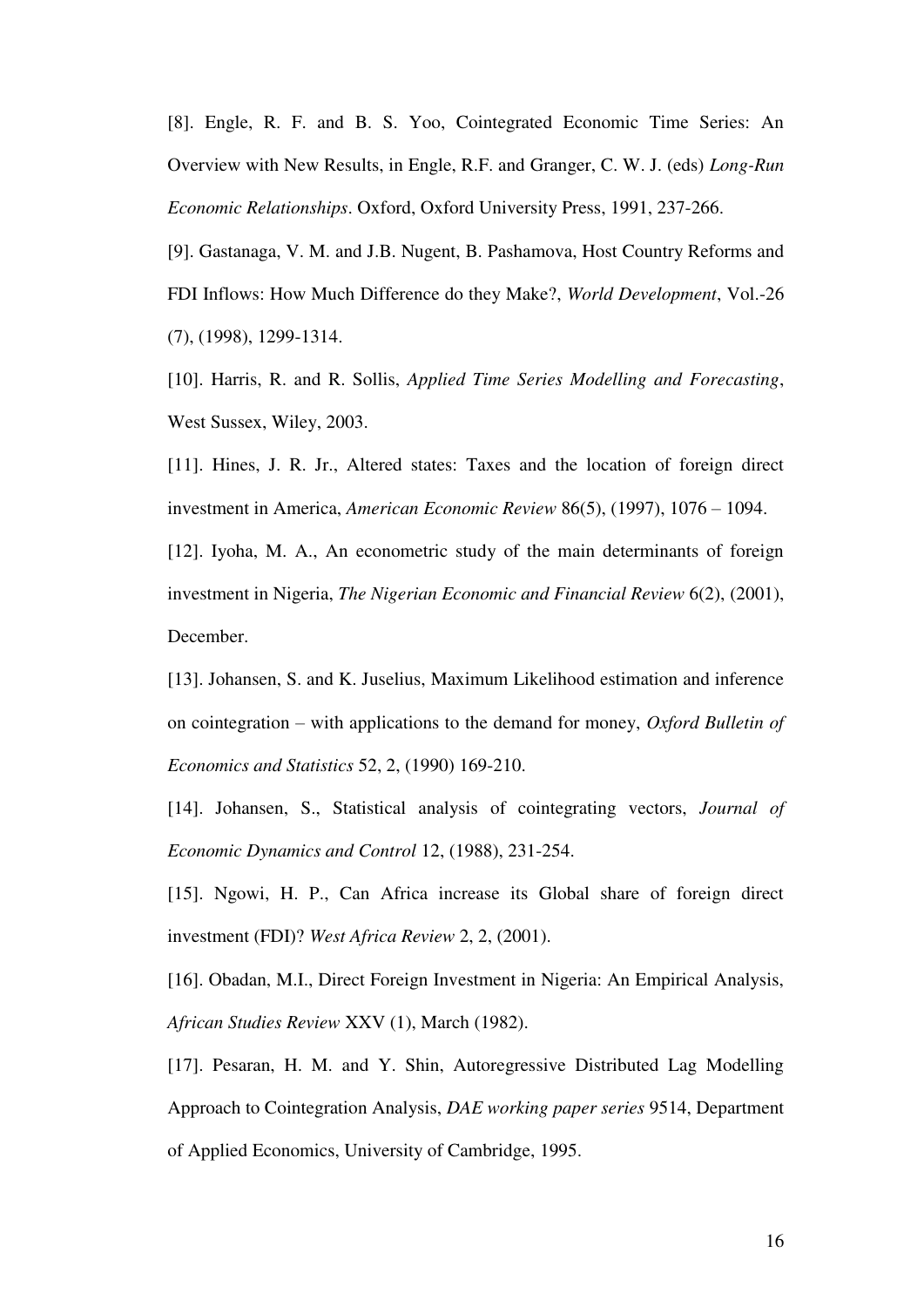[18]. Pesaran, H. M. and Y. Shin, R. Smith, Testing the existence of a long-run relationship, *DAE working paper series* 9622, Department of Applied Economics, University of Cambridge, 1996.

[19]. Pesaran, H. M. and R. Shith, Structural Analysis of Cointegration VARS, *Journal of Economic Surveys* 12 (5), (1998), 471-505.

[20]. Pesaran, H. M. and Y. Shin, R. Smith, Bounds Testing Approaches to the analysis of level relationships, *Journal of Applied Econometrics*, vol.-16, (2001), 289-326.

[21]. Phillips, P.C.B. and P. Perron, Testing for a Unit in Time Series Regression, *Biometrika*, 75, (1988), 335-346.

[22]. Quintos, Carmela, E. Stability Tests in Error Correction Models, *Journal of Econometrics*, vol-82(2), (1998), 289-315.

[23]. Toda, H. Y. and Y. Taku, Statistical inference in Vector Autoregressions with possibility integrated process, *Journal of Econometrics*, vol.-66 (1-2), (1995), 225 -250.

[24]. Tsai, P., Determinants of Foreign Direct Investment and its Impact on Economic Growth, *Journal of Economic Development*, 19, (1994), 137-163.

[25]. UNCTAD, World Investment Report, 2007, United Nations, New York.

[26]. UNCTAD Handbook of Statistics 2007 on-line [\(http://www.unctad.org\)](http://www.unctad.org/).

[27]. Wheeler, D. and A. Mody, International investment location decisions: The case of U.S. firms, *Journal of International Economics* 33, (1992), 57-76.

[28]. World Bank, World Development Report 2008, Oxford University Press, 2008.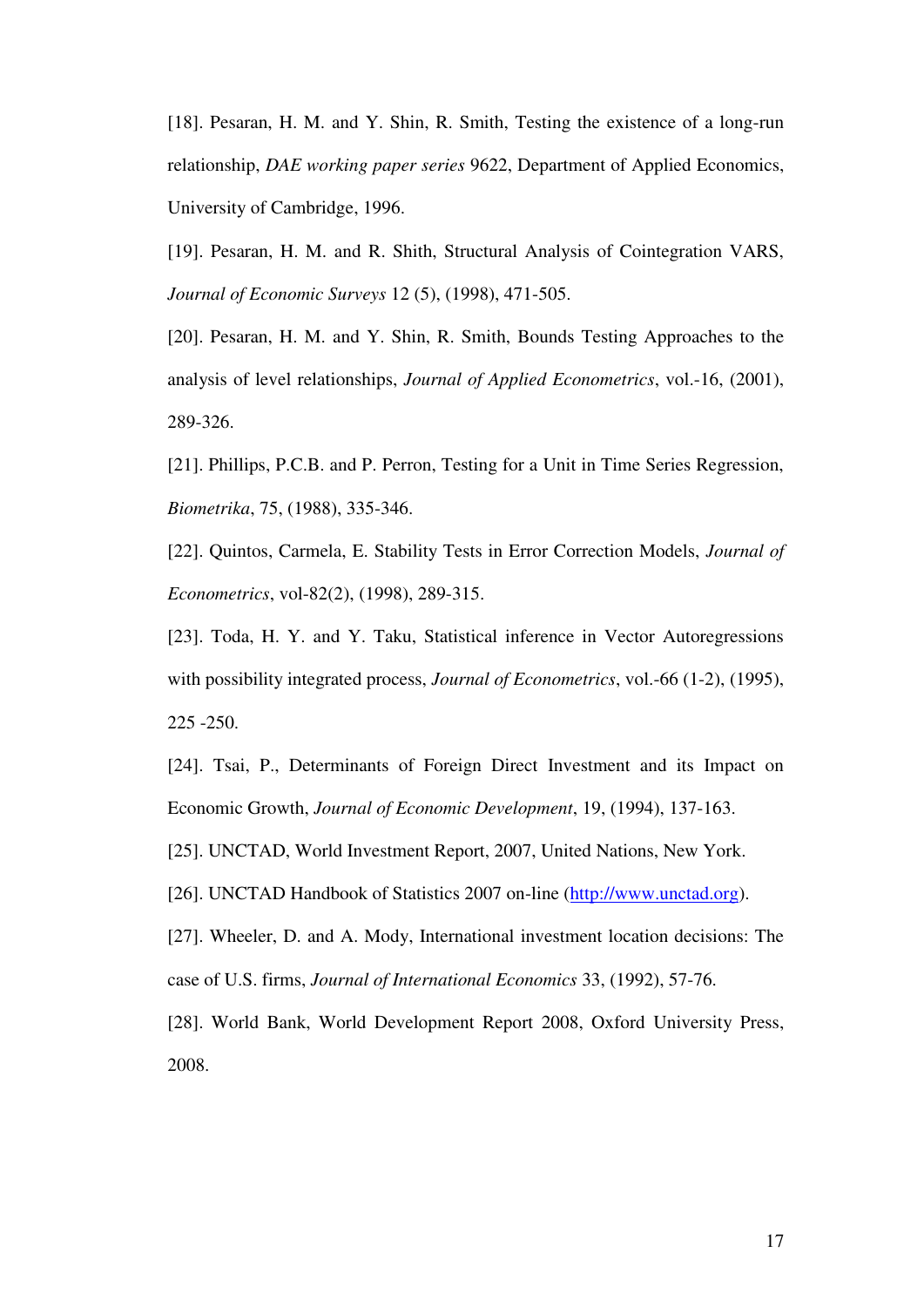| <b>A: Unit Root Test</b> |              |                               |                |                             |                 |  |  |  |
|--------------------------|--------------|-------------------------------|----------------|-----------------------------|-----------------|--|--|--|
| List of Variables        |              | Level                         |                | 1 <sup>st</sup> Difference  |                 |  |  |  |
|                          | ADF          | Phillips-Perron               |                |                             | Phillips-Perron |  |  |  |
| <b>FDI</b>               | $-2.16(4)$   | $-2.18$                       | $-9.86***(3)$  |                             | $-16.06***$     |  |  |  |
| <b>Natural Resource</b>  | $-3.27(3)$   | $-2.53$                       | $-4.76***(2)$  | $-5.52***$                  |                 |  |  |  |
| Inflation rate           | $-3.0001(5)$ | $-2.89$                       | $-5.74***(2)$  |                             | $-10.72***$     |  |  |  |
| Foreign Exchange rate    | 1.3(4)       | $-0.64$                       |                | $-5.88***(1)$<br>$-5.89***$ |                 |  |  |  |
| <b>GDP</b>               | $-0.95(3)$   | $-1.05$                       |                |                             | $-5.487***$     |  |  |  |
| Open                     | $-1.73(2)$   | $-3.44$                       |                |                             | $-10.703***$    |  |  |  |
|                          |              | <b>B:</b> Co-integration Test |                |                             |                 |  |  |  |
| Hypothesizes             | Eigen value  | Trace statistics              | Critical value |                             | Probability     |  |  |  |
| Co-int. equations        |              |                               |                |                             |                 |  |  |  |
| None***                  | 0.718177     | 111.1014                      | 95.75          |                             | 0.003           |  |  |  |
| At most 1                | 0.63152      | 66.77                         | 69.82          |                             | 0.085           |  |  |  |
| At most 2                | 0.36924      | 31.83189                      | 47.856         |                             | 0.6214          |  |  |  |
| At most 3                | 0.229338     | 15.70283                      | 29.797         |                             | 0.733           |  |  |  |
| At most 4                | 0.17049      | 6.585138                      | 15.4947        |                             | 0.6263          |  |  |  |
| At most 5                | 0.00122      | 0.042753                      | 3.84147        |                             | 0.8362          |  |  |  |

## Table 1: Results of Unit root and Co-integration test

Note: \*\*\* and \*\* denote the level of significance at 1% and 5%, respectively. Figures in parenthesis are Lag numbers.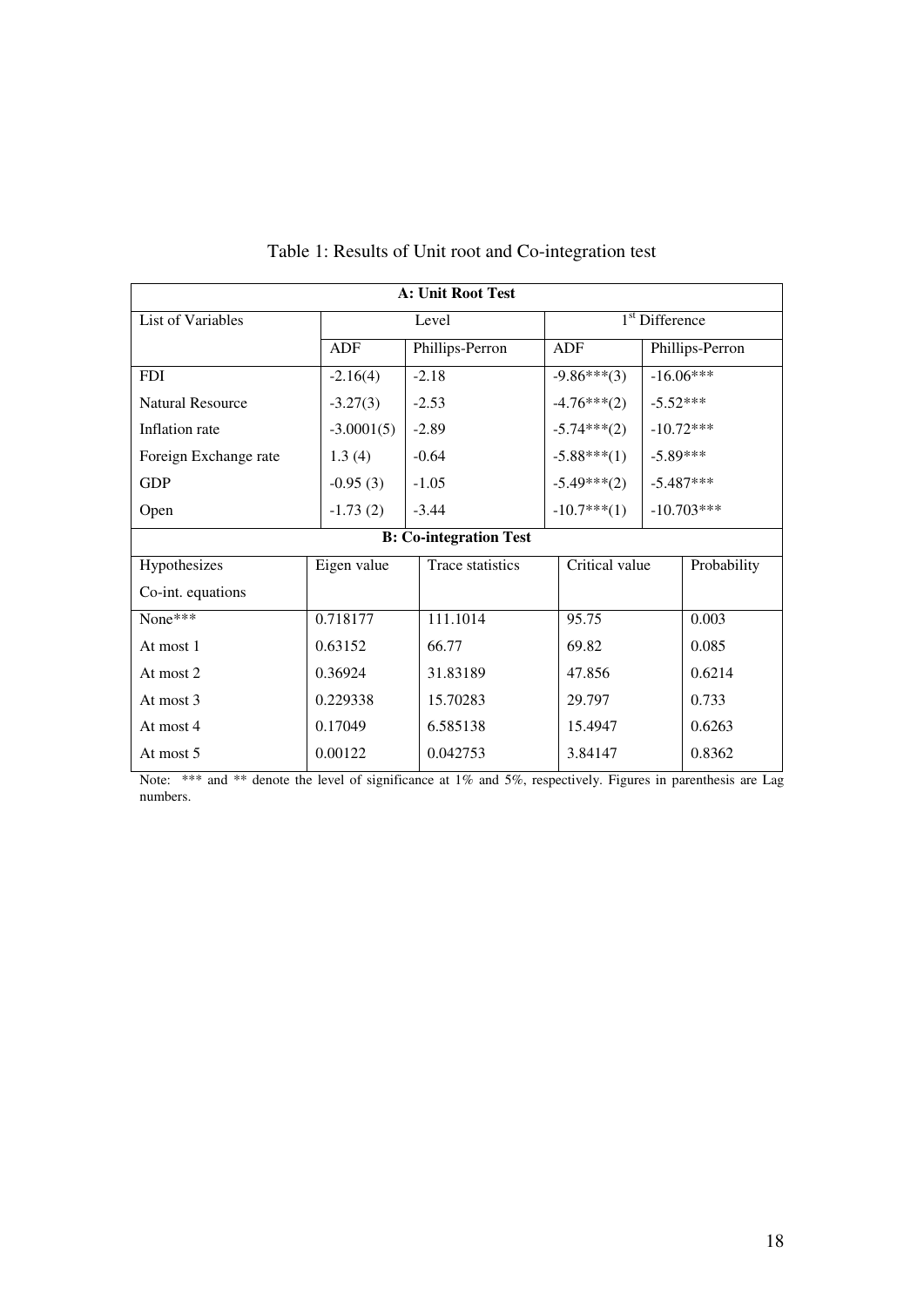

Fig 1. FDI inflow to Nigeria and Natural resource export during 1970-2006

Table 2a: Estimated Co-integrating Vector

| Variables    | Estimated Cointegrating     |
|--------------|-----------------------------|
|              | Vector                      |
| <b>FDI</b>   | 1                           |
| <b>NRX</b>   | $-0.2443***$                |
|              | $(-3.2)$                    |
| <b>GDP</b>   | $-2.02 \times 10^{-05}$ *** |
|              | $(-12.66)$                  |
| <b>INFLA</b> | $0.00013***$                |
|              | (10.18)                     |
| <b>OPEN</b>  | $-9.11 \times 10^{-05}$ *** |
|              | $(-6.62)$                   |
| <b>FX</b>    | $0.00011***$                |
|              | (18.88)                     |
| C            | 0.0153                      |
|              |                             |

Note: (i) Figures in parenthesis are t-statistics. (ii) \*\*\*, \*\* and \* denote the level of significance at 1%, 5% and 10%, respectively.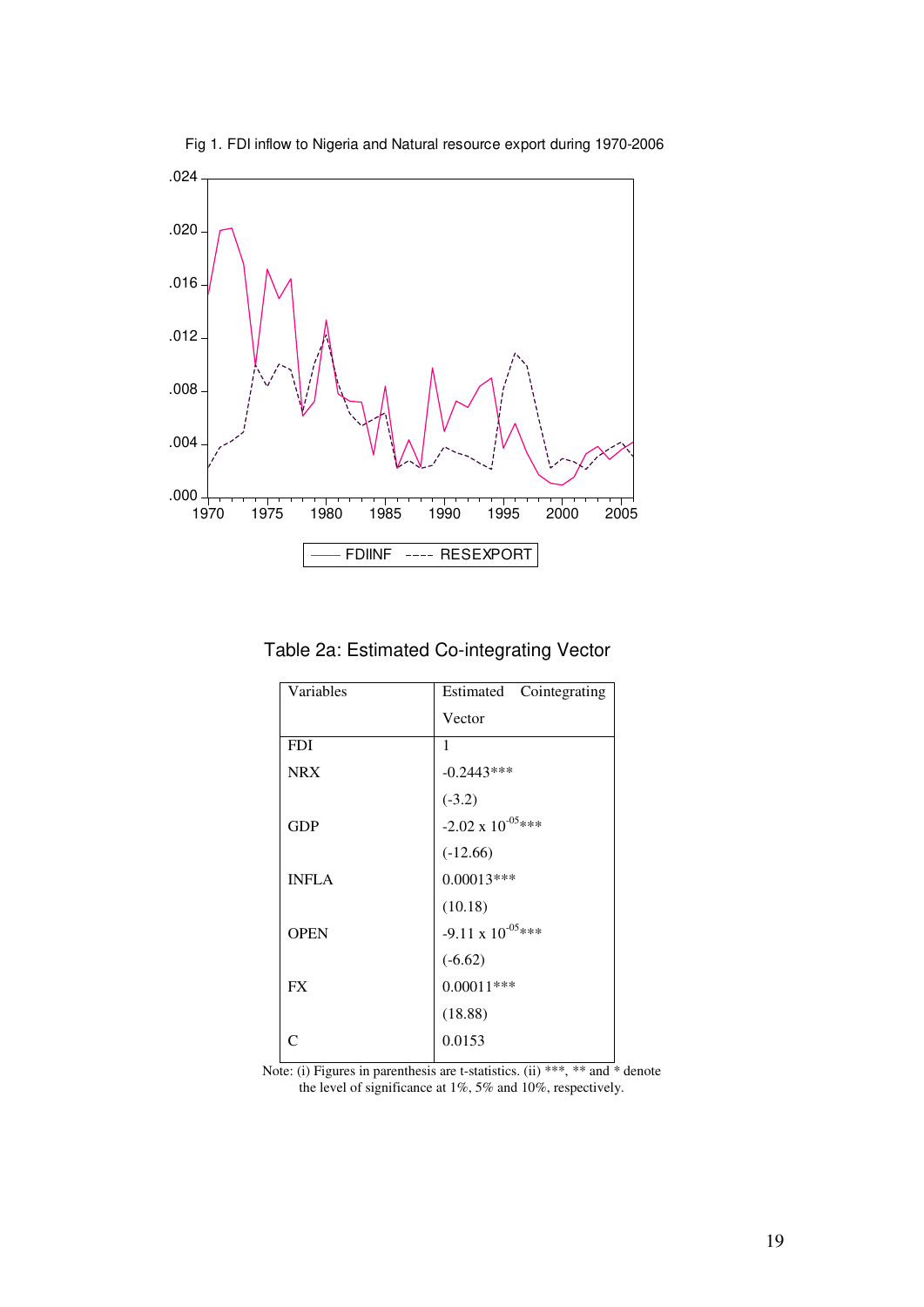| Variables               | D(FDI)       | D(NRX)        | D(GDP)      | D(INFLA)     | D(OPEN)    | D(FX)        |
|-------------------------|--------------|---------------|-------------|--------------|------------|--------------|
| Error                   | $-0.76354**$ | $0.61945***$  | 14236.04**  | 1168.599     | 1944.876   | $-1880.8***$ |
| Correction              | $(-2.32)$    | (3.55)        | (2.04)      | (0.63)       | (1.28)     | $(-2.14)$    |
| $D(FDI(-1))$            | $-0.19174$   | $-0.52047***$ | 1545.89     | 1057.76      | $-586.394$ | 2247.02***   |
|                         | $(-0.6)$     | $(-3.09)$     | (0.23)      | (0.59)       | $(-0.4)$   | (2.65)       |
| $D(FDI(-2))$            | $-0.0576$    | $-0.187$      | 7958.75     | 351.27       | $-692.37$  | 802.03       |
|                         | $(-0.18)$    | $(-1.1)$      | (1.17)      | (0.19)       | $(-0.47)$  | (0.93)       |
| $D(\overline{FDI(-3)})$ | $-0.1706$    | $-0.033$      | 1072.94     | $-488.81$    | $-1385.78$ | 510.52       |
|                         | $(-0.73)$    | $(-0.27)$     | (0.22)      | $(-0.37)$    | $(-1.29)$  | (0.82)       |
| $D(NRX(-1))$            | 0.675        | $-0.14$       | 1056.4      | 2065.5       | $-90.62$   | $-183.98$    |
|                         | (1.24)       | $(-0.49)$     | (0.09)      | (0.67)       | $(-0.04)$  | $(-0.13)$    |
| $D(NRX(-2))$            | $-0.249$     | $-0.3$        | 2360.8      | $-5584.15**$ | $-2123.46$ | 693.55       |
|                         | $(-0.534)$   | $(-1.22)$     | (0.24)      | $(-2.13)$    | $(-0.99)$  | (0.56)       |
| $D(NRX(-3))$            | 0.292        | $-0.05$       | $-4906.25$  | $-779.99$    | 88.49      | 2767.49**    |
|                         | (0.62)       | $(-0.2)$      | $(-0.49)$   | $(-0.29)$    | (0.04)     | (2.2)        |
| $D(GDP(-1))$            | $-0.000007$  | $-0.00001**$  | $-0.09$     | 0.06         | 0.027      | 0.00065      |
|                         | $(-0.63)$    | $(-2.37)$     | $(-0.4)$    | (0.94)       | (0.53)     | (0.02)       |
| $D(GDP(-2))$            | 0.000002     | 0.000004      | $-0.09$     | 0.038        | 0.02       | 0.02         |
|                         | (0.17)       | (0.5)         | $(-0.32)$   | (0.5)        | (0.3)      | (0.5)        |
| $D(GDP(-3))$            | $-0.000001$  | 0.000005      | 0.14        | $-0.03$      | $-0.009$   | 0.049        |
|                         | $(-0.08)$    | (0.74)        | (0.53)      | $(-0.42)$    | $(-0.16)$  | (1.47)       |
| $D(INFL(-1))$           | $0.00017***$ | $-0.000025$   | $-2.2774$   | $-0.09$      | $-0.178$   | 0.275        |
|                         | (2.39)       | $(-0.67)$     | $(-1.52)$   | $(-0.23)$    | $(-0.55)$  | (1.46)       |
| $D(INFL(-2))$           | 0.0001       | $-0.00002$    | $-1.168$    | $-0.7724**$  | $-0.31$    | $-0.154$     |
|                         | (1.93)       | $(-0.68)$     | $(-1.0)$    | $(-2.49)$    | $(-1.22)$  | $(-1.05)$    |
| $D(INFL(-3))$           | 0.00006      | 0.00002       | $-2.9882**$ | $-0.2526$    | 0.071      | 0.0077       |
|                         | (0.84)       | (0.57)        | $(-2.07)$   | $(-0.66)$    | (0.23)     | (0.04)       |
| $D(OPEN(-1))$           | $-0.00007$   | 0.00003       | 3.1443      | $-0.5723$    | $-0.364$   | $-0.06$      |
|                         | $(-0.8)$     | (0.72)        | (1.75)      | $(-1.2)$     | $(-0.93)$  | $(-0.26)$    |
| $D(OPEN(-2))$           | 0.000074     | $0.00012**$   | 2.1         | 0.409        | 0.41       | $-0.24$      |

Table 2b: Estimated Error Correction terms in VECM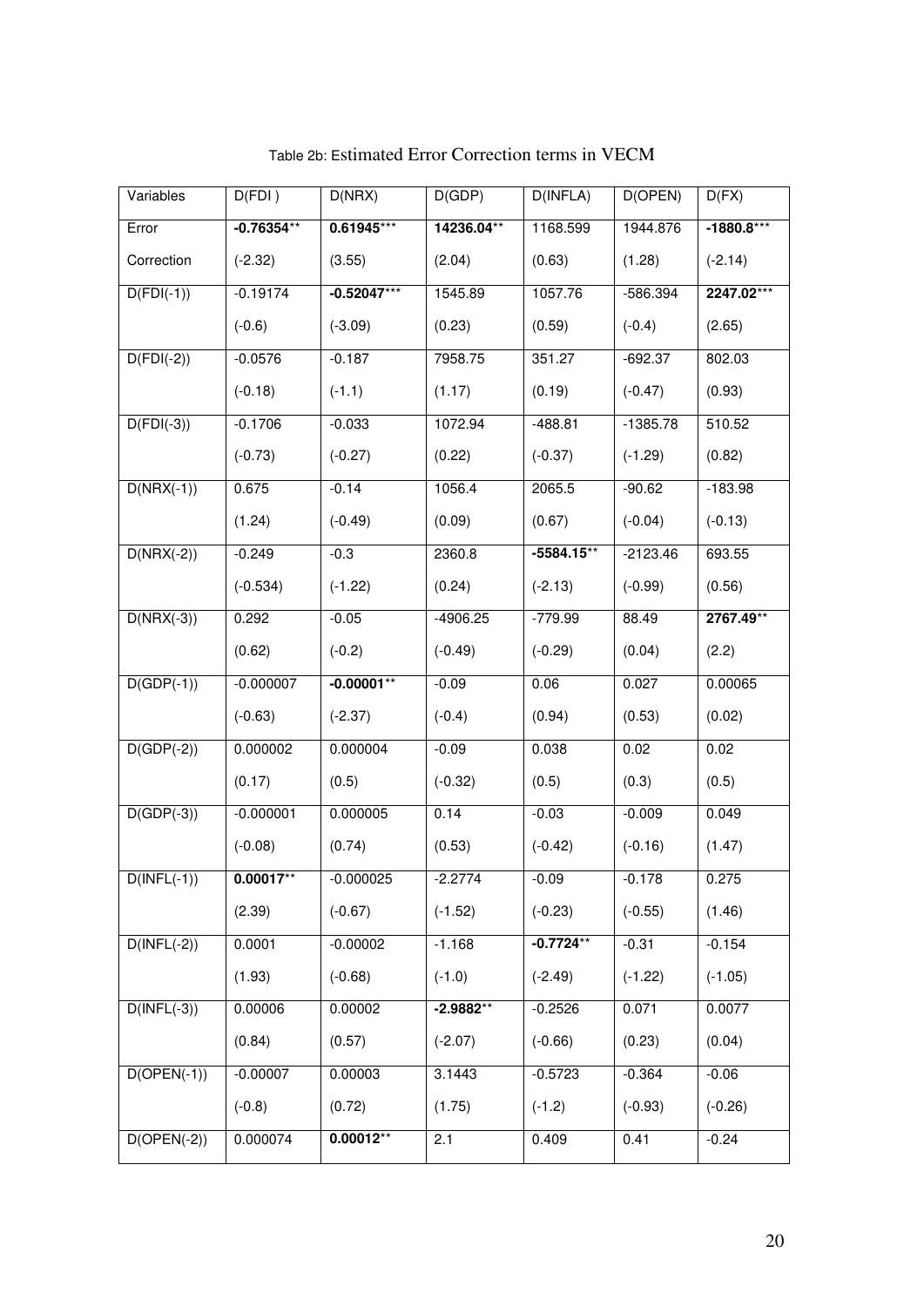|               | (0.79)     | (2.47)              | (1.06)    | (0.78)    | (0.95)     | $(-0.96)$     |
|---------------|------------|---------------------|-----------|-----------|------------|---------------|
| $D(OPEN(-3))$ | 0.000042   | 0.00008             | 1.75      | 0.387     | 0.09       | $-0.92352***$ |
|               | (0.49)     | (1.73)              | (0.97)    | (0.8)     | (0.23)     | $(-4.05)$     |
| $D(FX(-1))$   | 0.000047   | $-0.000015$         | $-0.57$   | $-0.404$  | $-0.107$   | 0.39294       |
|               | (0.62)     | $(-0.38)$           | $(-0.36)$ | $(-0.95)$ | $(-0.3)$   | (1.96)        |
| $D(FX(-2))$   | 0.00002    | $-8.8\times10^{-7}$ | 0.045     | $-0.134$  | $-0.032$   | 0.176         |
|               | (0.4)      | $(-0.03)$           | (0.04)    | $(-0.43)$ | $(-0.125)$ | (1.2)         |
| $D(FX(-3))$   | 0.000055   | $-0.000013$         | $-0.475$  | $-0.072$  | 0.02       | 0.14          |
|               | (1.11)     | $(-0.48)$           | $(-0.45)$ | $(-0.26)$ | (0.09)     | (1.04)        |
| C             | $-0.00123$ | $-0.00073$          | 3.14      | 2.54      | 0.884      | 5.25649**     |
|               | $(-1.48)$  | $(-1.65)$           | (0.18)    | (0.54)    | (0.23)     | (2.37)        |

Note: (i) Figures in parenthesis are t-values. (ii) \*\*\*, \*\* and \* denote the level of significance at 1%, 5% and 10%, respectively.

## Table 3a: Estimated co-integrating vector

in the presence of exogenous factors.

| Variables    | <b>Estimated Coefficients</b> |
|--------------|-------------------------------|
| <b>FDI</b>   | 1                             |
| <b>NRX</b>   | $-0.88256***$                 |
|              | $(-2.61)$                     |
| GDP          | $-1.69 \times 10^{-05}$       |
|              | $(-0.066)$                    |
| <b>INFLA</b> | $-0.01843***$                 |
|              | $(-19.81)$                    |
| <b>OPEN</b>  | 0.00337                       |
|              | (1.866)                       |
| <b>FX</b>    | $-0.01748***$                 |
|              | $(-8.86)$                     |
|              | 0.6376                        |
|              |                               |

Note: (i) Figures in parenthesis are t-values. (ii) \*\*\*, \*\* and \* denote the level of significance at 1%, 5% and 10%, respectively.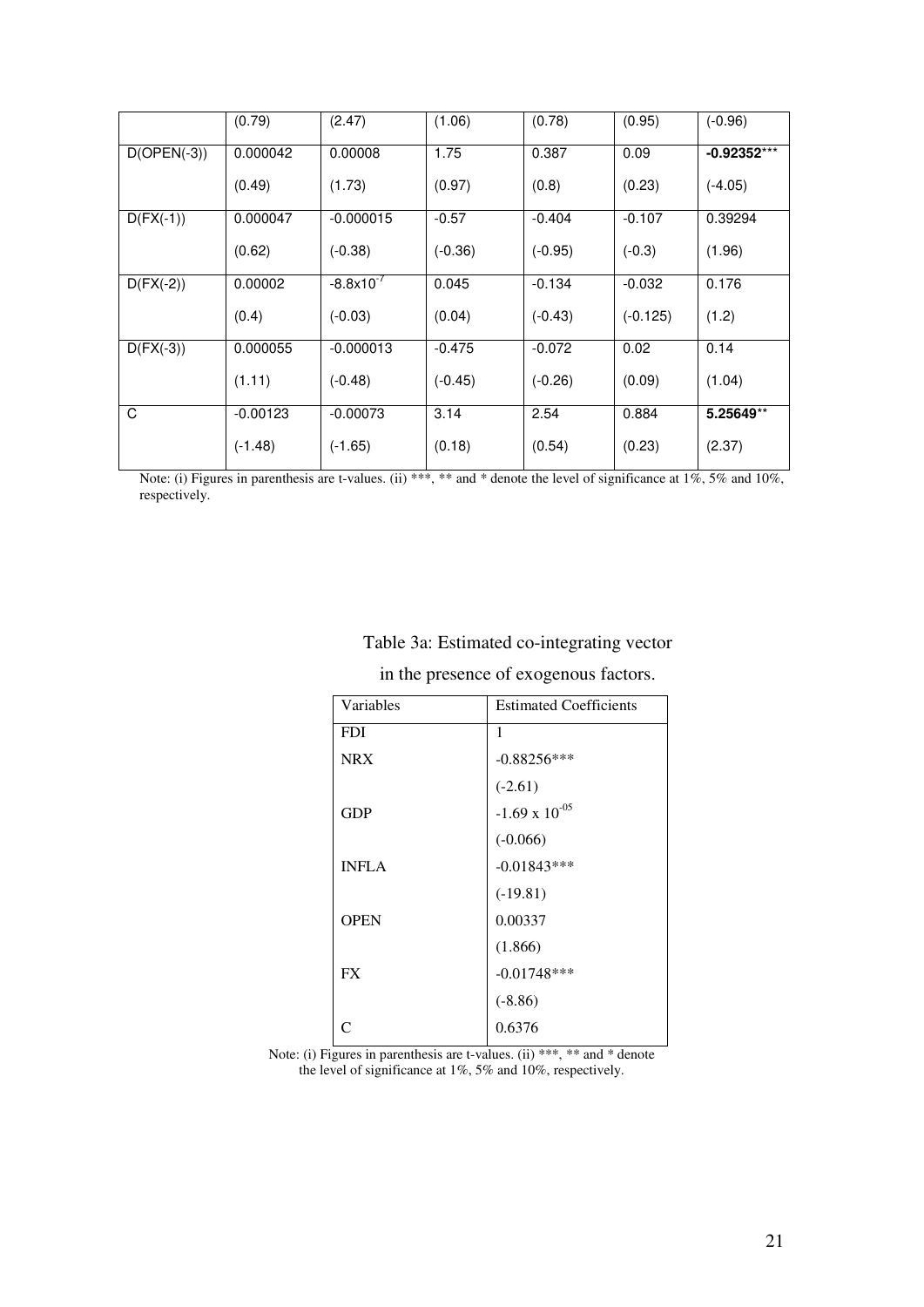| Table 3b: VECM using exogenous Factors: USA, China, India and South Africa |  |  |  |
|----------------------------------------------------------------------------|--|--|--|
|                                                                            |  |  |  |

| Error Correction: | D(FDIFL)      | D(NRX)       | D(FX)        | D(GDP)       | $D($ INFLA $)$ | D(OPEN)      |
|-------------------|---------------|--------------|--------------|--------------|----------------|--------------|
| CointEq1          | $-0.999247**$ | $0.10119**$  | 18.26402     | 75.70486     | 24.35759       | $-25.76761$  |
|                   | $[-2.48785]$  | [2.74506]    | [1.26219]    | [0.82010]    | [0.91962]      | $[-1.43045]$ |
| $D(FDIFF(-1))$    | $-0.036292$   | $-0.043018$  | -28.2448**   | $-70.45235$  | -10.36299      | $33.25**$    |
|                   | $[-0.10216]$  | $[-1.31941]$ | $[-2.20697]$ | $[-0.86292]$ | $[-0.44237]$   | [2.08712]    |
| $D(FDIFF(-2))$    | 0.206031      | $-0.005126$  | $-18.614**$  | -29.32989    | 6.430539       | 23.67**      |
|                   | [0.90145]     | $[-0.24435]$ | $[-2.26063]$ | $[-0.55836]$ | [0.42666]      | [2.30787]    |
| $D(NRX(-1))$      | $-1.435754$   | $-0.51098**$ | $-6.146876$  | -733.4546    | -26.16297      | 148.9353     |
|                   | $[-0.53286]$  | $[-2.06623]$ | $[-0.06332]$ | $[-1.18440]$ | $[-0.14725]$   | [1.23246]    |
| $D(NRX(-2))$      | 3.8626**      | 0.170075     | -55.00882    | 945.37**     | 26.73563       | -98.23706    |
|                   | [2.01577]     | [0.96705]    | $[-0.79684]$ | [2.14665]    | [0.21158]      | $[-1.14310]$ |
| $D(FX(-1))$       | $-0.008990$   | $0.0019**$   | $-0.012525$  | 1.458402     | 0.604236       | $-0.326512$  |
|                   | $[-1.10098]$  | [2.52165]    | $[-0.04258]$ | [0.77712]    | [1.12214]      | $[-0.89159]$ |
| $D(FX(-2))$       | $-0.011392$   | 0.000875     | 0.117207     | $-0.400386$  | 0.560996       | $-0.123394$  |
|                   | $[-1.89996]$  | [1.59072]    | [0.54262]    | $[-0.29056]$ | [1.41889]      | $[-0.45889]$ |
| $D(GDP(-1))$      | 0.002146**    | $-1.02E-05$  | $-0.001020$  | 0.175506     | 0.056307       | $-0.055308$  |
|                   | [2.02894]     | $[-0.10472]$ | $[-0.02677]$ | [0.72208]    | [0.80739]      | $[-1.16610]$ |
| $D(GDP(-2))$      | $-0.001079$   | $-0.000194$  | 0.022012     | $-0.432361$  | $-0.066668$    | $-0.058229$  |
|                   | $[-0.80967]$  | $[-1.58731]$ | [0.45835]    | $[-1.41124]$ | $[-0.75841]$   | $[-0.97396]$ |

| $D(INFLA(-1))$ | 0.004073     | $0.002***$    | 0.263805      | 1.408046     | 0.487242     | $-0.353861$  |
|----------------|--------------|---------------|---------------|--------------|--------------|--------------|
|                | [0.56754]    | [3.07314]     | [1.02032]     | [0.85366]    | [1.02954]    | $[-1.09939]$ |
| $D(INFLA(-2))$ | $-0.003979$  | 0.000431      | 0.257403      | 1.743648     | $-0.370781$  | $-0.629**$   |
|                | $[-0.60114]$ | [0.70891]     | [1.07949]     | [1.14625]    | $[-0.84951]$ | $[-2.11808]$ |
| $D(OPEN(-1))$  | 0.006163     | 0.000358      | $-0.242542$   | 2.4893*      | $-0.484299$  | $-0.525**$   |
|                | [1.11819]    | [0.70818]     | $[-1.22155]$  | [1.96528]    | $[-1.33254]$ | $[-2.12567]$ |
| $D(OPEN(-2))$  | 0.009295     | 0.000512      | $-0.046955$   | $-0.296265$  | $-0.168562$  | 0.231545     |
|                | [1.46819]    | [0.88047]     | $[-0.20587]$  | $[-0.20362]$ | $[-0.40376]$ | [0.81549]    |
| C              | $-0.581385$  | 0.045958      | 13.72186      | $-27.64467$  | 6.127504     | 35.69876     |
|                | $[-1.28370]$ | [1.10562]     | [0.84099]     | $[-0.26559]$ | [0.20517]    | [1.75752]    |
| <b>USGDP</b>   | 0.000220     | $-2.11E-05$   | $-0.010657**$ | $-0.042969$  | $-0.009272$  | 0.004707     |
|                |              |               |               |              |              |              |
|                | [1.78715]    | $[-1.86145]$  | $[-2.39932]$  | $[-1.51646]$ | $[-1.14050]$ | [0.85120]    |
| <b>CHNGDP</b>  | $-0.000713$  | 8.53E-05**    | $-0.023698$   | $-0.043087$  | $-0.004578$  | $-0.037147$  |
|                | $[-1.53920]$ | [2.00592]     | $[-1.42054]$  | $[-0.40486]$ | $[-0.14993]$ | $[-1.78869]$ |
|                |              |               |               |              |              |              |
| <b>INDGDP</b>  | 7.85E-06     | $-7.68E - 05$ | $0.172***$    | 0.487370     | 0.074502     | 0.107377     |
|                | [0.00485]    | $[-0.51687]$  | [2.95234]     | [1.30975]    | [0.69780]    | [1.47875]    |
| <b>SAGDP</b>   | $-0.000462$  | 6.01E-05      | 0.000423      | 0.046131     | 0.014007     | $-0.038**$   |
|                | $[-1.20585]$ | [1.70911]     | [0.03063]     | [0.52427]    | 0.55479      | $[-2.23304]$ |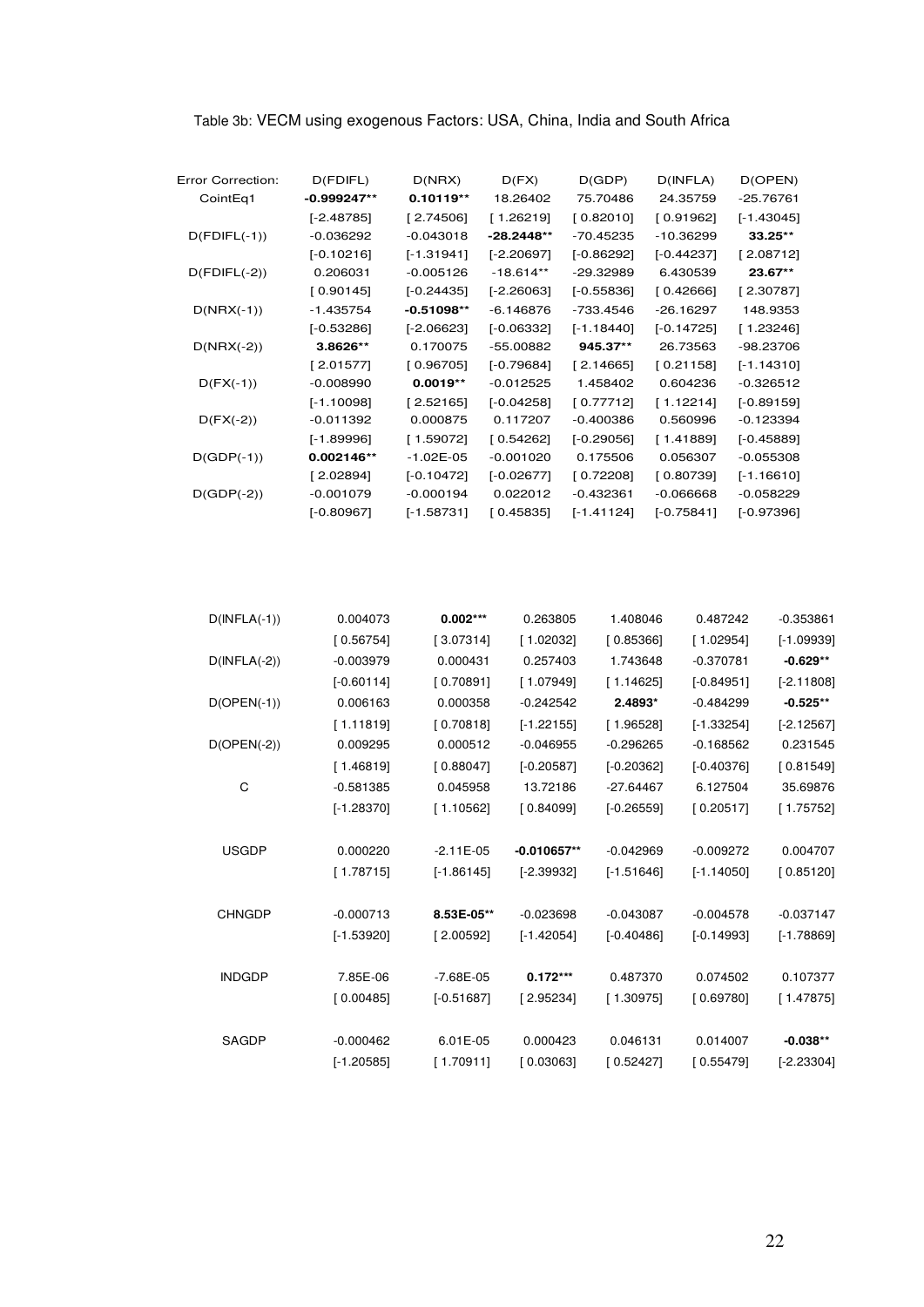| ு∽<br>Variables | <b>Estimated Coefficients</b> |
|-----------------|-------------------------------|
| <b>FDI</b>      | 1                             |
| <b>NRX</b>      | $1.5406***$                   |
|                 | (7.175)                       |
| <b>GDP</b>      | -4.51 x $10^{-07}$            |
|                 | $(-0.097)$                    |
| <b>INFLA</b>    | $-0.00017***$                 |
|                 | $(-6.4)$                      |
| <b>OPEN</b>     | $-0.00036***$                 |
|                 | $(-7.5)$                      |
| <b>FX</b>       | $2.52 \times 10^{-05}$        |
|                 | (0.816)                       |
| $\subset$       | 0.0074                        |

Table 4a: Estimated co-integrating vector considering N-S trade relation

Note: (i) Figures in parenthesis are t-values. (ii) \*\*\*, \*\* and \* denote the level of significance at 1%, 5% and 10%, respectively.

| Variables               | D(FDI)                | D(FX)       | D(GDP)   | D(INFLA)   | D(NRX)                 | D(OPEN)      |
|-------------------------|-----------------------|-------------|----------|------------|------------------------|--------------|
| <b>Error Correction</b> | $-0.09533$            | 5346.063*** | 684.67   | $-670.743$ | $-0.72101***$          | $-941.094$   |
|                         | $(-0.18)$             | (5.13)      | (0.07)   | $(-0.3)$   | $(-2.37)$              | $(-0.53)$    |
|                         |                       |             |          |            |                        |              |
| Exogenous factors       | D(FDI)                | D(FX)       | D(GDP)   | D(INFLA)   | D(NRX)                 | D(OPEN)      |
| US.                     | $-8.2x10^{-7}$        | 0.003       | 0.008    | 0.0018     | $-1.02\times10^{-6}$   | $-0.0087***$ |
|                         | $(-0.7)$              | (1.16)      | (0.39)   | (0.38)     | $(-1.6)$               | $(-2.307)$   |
| UK                      | $-6.4 \times 10^{-7}$ | $-0.005$    | 0.0124   | $-0.003$   | $2.8x10^{-6**}$        | $0.0134**$   |
|                         | $(-0.33)$             | $(-1.33)$   | (0.34)   | $(-0.36)$  | (2.53)                 | (2.05)       |
| <b>GERMANY</b>          | $-1.44x10^{-6}$       | $0.0188***$ | $-0.034$ | $-0.0017$  | $-1.12 \times 10^{-6}$ | 0.0014       |
|                         |                       | (4.77)      | $(-0.9)$ | $(-0.2)$   | $(-0.97)$              | (0.21)       |
| <b>FRANCE</b>           | $4.7x10^{6}$          | $-0.0009$   | 0.0004   | $-0.004$   | $-1.6x10^{-6}$         | 0.0063       |
|                         | (1.43)                | $(-0.13)$   | (0.006)  | $(-0.3)$   | $(-0.86)$              | (0.57)       |

## Table 4b: Estimated Error Correction and Exogenous factors under N-S trade relation

Note: (i) Figures in parenthesis are t-values. (ii) \*\*\*, \*\* and \* denote the level of significance at 1%, 5% and 10%, respectively.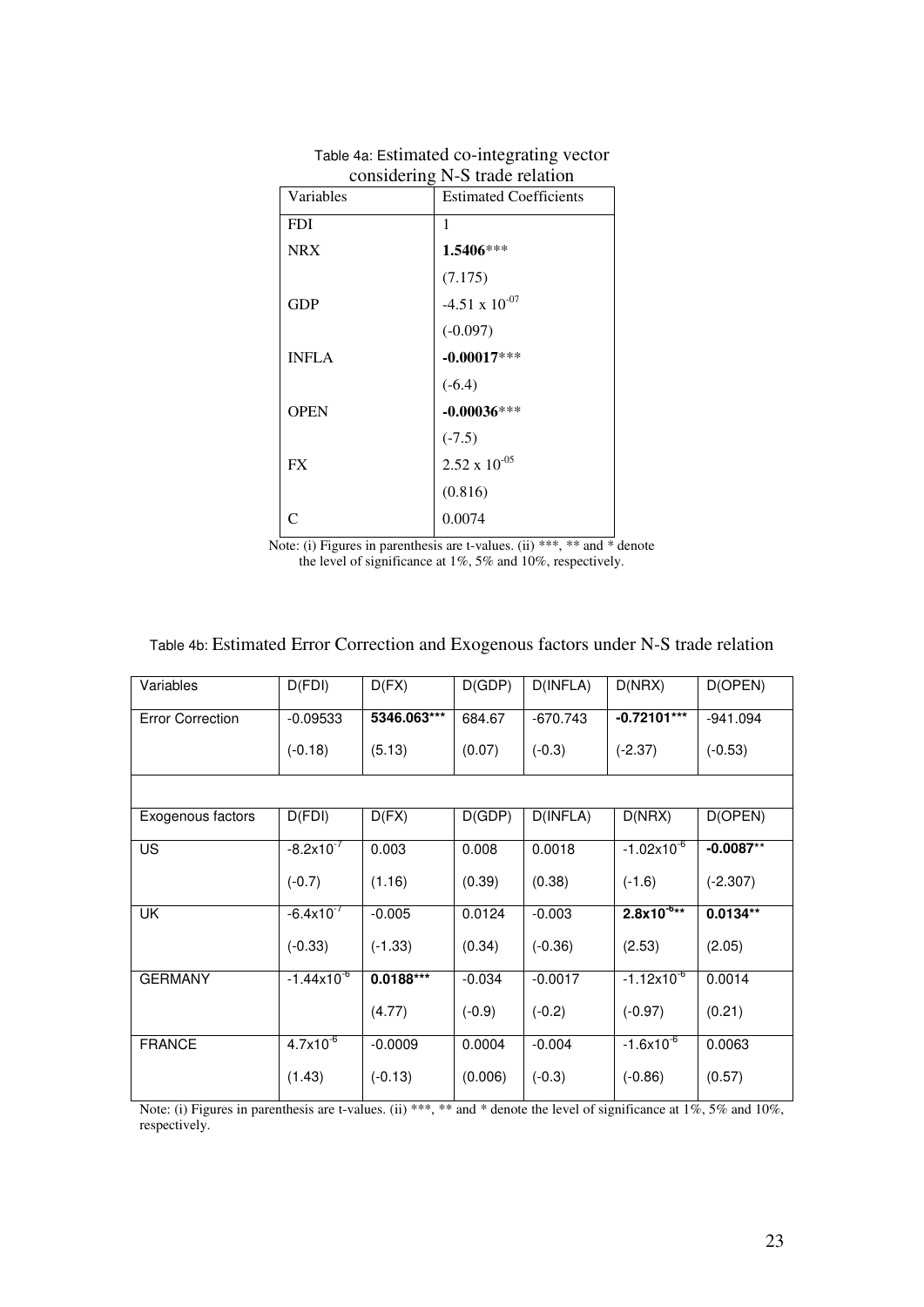| Variables    | <b>Estimated Coefficients</b> |
|--------------|-------------------------------|
| <b>FDI</b>   | 1                             |
| <b>NRX</b>   | $-14.13379***$                |
|              | $(-5.51)$                     |
| <b>GDP</b>   | $-4.13 \times 10^{-05}$       |
|              | $(-0.52)$                     |
| <b>INFLA</b> | $0.00273***$                  |
|              | (5.18)                        |
| <b>OPEN</b>  | $0.0028***$                   |
|              | (4.206)                       |
| <b>FX</b>    | $-0.00016$                    |
|              | $(-0.24)$                     |
| C            | $-0.08934$                    |

Table 5a: Estimated co-integrating vector considering S-S trade relation

Note: (i) Figures in parenthesis are t-values. (ii) \*\*\*, \*\* and \* denote the level of significance at 1%, 5% and 10%, respectively.

| Variables     | D(FDI)                | D(FX)        | D(GDP)    | D(INFLA)   | D(NRX)           | D(OPEN)    |
|---------------|-----------------------|--------------|-----------|------------|------------------|------------|
| Error         | $-0.04334***$         | $-50.476$    | $-521.54$ | $-26.7676$ | $0.0334***$      | $-23.2717$ |
| Correction    | $(-2.46)$             | $(-1.137)$   | $(-1.43)$ | $(-0.32)$  | (3.03)           | $(-0.308)$ |
|               |                       |              |           |            |                  |            |
| Exogenous     | D(FDI)                | D(FX)        | D(GDP)    | D(INFLA)   | D(NRX)           | D(OPEN)    |
| factors       |                       |              |           |            |                  |            |
| <b>CHINA</b>  | $-5.3 \times 10^{-6}$ | $-0.01802**$ | $-0.06$   | $-0.007$   | $4.32x10^{-6**}$ | $-0.0127$  |
|               | $(-1.65)$             | $(-2.24)$    | $(-0.91)$ | $(-0.46)$  | (2.17)           | $(-0.93)$  |
| <b>INDIA</b>  | $1.24 \times 10^{-5}$ | 0.0985***    | 0.307     | 0.019      | $-1.3x10^{-5}$   | 0.044      |
|               | (1.2)                 | (3.77)       | (1.43)    | (0.38)     | $(-1.96)$        | (0.99)     |
| <b>SOUTH</b>  | $6.2x10^{-7}$         | $-0.0227***$ | $-0.058$  | $-0.004$   | $8.8x10^{-7}$    | $-0.0077$  |
| <b>AFRICA</b> | (0.32)                | $(-4.6)$     | $(-1.44)$ | $(-0.38)$  | (0.72)           | $(-0.91)$  |

Table 5b: Estimated Error Correction and Exogenous factors under S-S trade relation

Note: (i) Figures in parenthesis are t-values. (ii) \*\*\*, \*\* and \* denote the level of significance at  $1\%$ ,  $5\%$  and  $10\%$ , respectively.